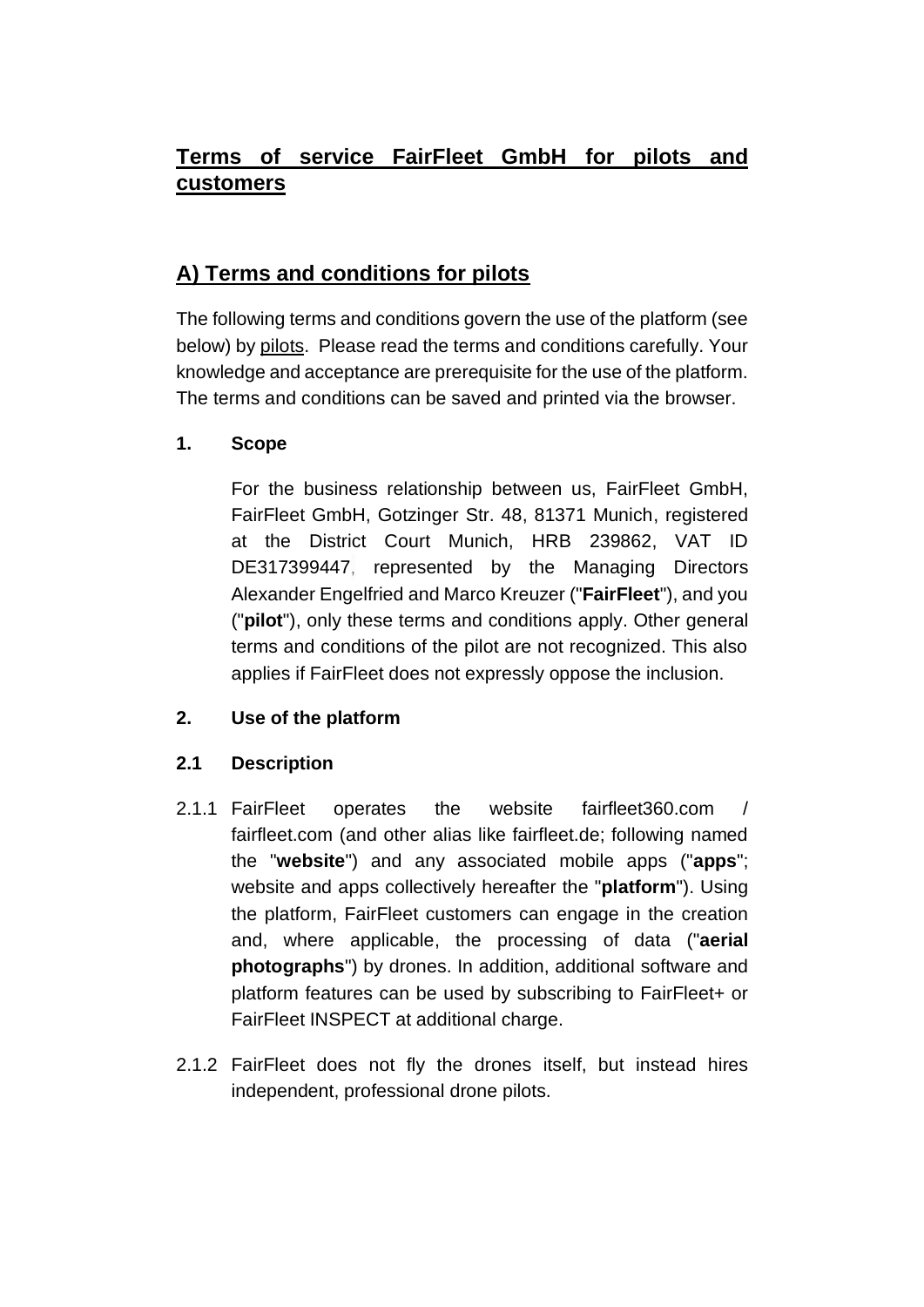- 2.1.3 FairFleet will edit the aerial photographs/data at the customer's request, according to the customer's requirements. "Editing" here means that FairFleet, with special software, uses aerial photography/data to create reports, analysis or carries out other editing work requested by the customer.
- 2.1.4 After the aerial photographs/data have been uploaded onto the platform or, if editing was also required, the customer is informed of the processing of the aerial photographs/data and can then download the (possibly edited) aerial photographs/data from the platform for free use. Without an additional active FairFleet+ membership, the data will be available for 90 days after upload.

#### <span id="page-1-1"></span>**2.2 Entering into the user agreement**

- 2.2.1 By using the platform, the pilot concludes a user agreement with FairFleet, on the basis of these terms and conditions (the **"user agreement")**. A claim for the conclusion of a user agreement does not exist.
- 2.2.2 The conclusion of the user agreement presupposes that the pilot is an entrepreneur, i.e. he/she acts on behalf of his/her commercial or independent professional activity (§ 14 para. 1 BGB). He/she must, therefore, in the course of the tender (paragraph [2.2.4](#page-1-0) ), also specify his/her VAT ID.
- 2.2.3 The user agreement is concluded through offer and acceptance in two stages, as follows:
- <span id="page-1-0"></span>2.2.4 The pilot enters the registration data that is to be given to FairFleet into the form provided on the platform and, by clicking on the corresponding fields in the form, agrees to the validity of these terms and conditions and to the data privacy policy. By clicking on the corresponding button in the form, the pilot then submits his/her offer to conclude a restricted (see para [2.2.6\)](#page-2-0) user agreement for the platform. The pilot remains bound to the offer until receipt of acceptance by FairFleet according to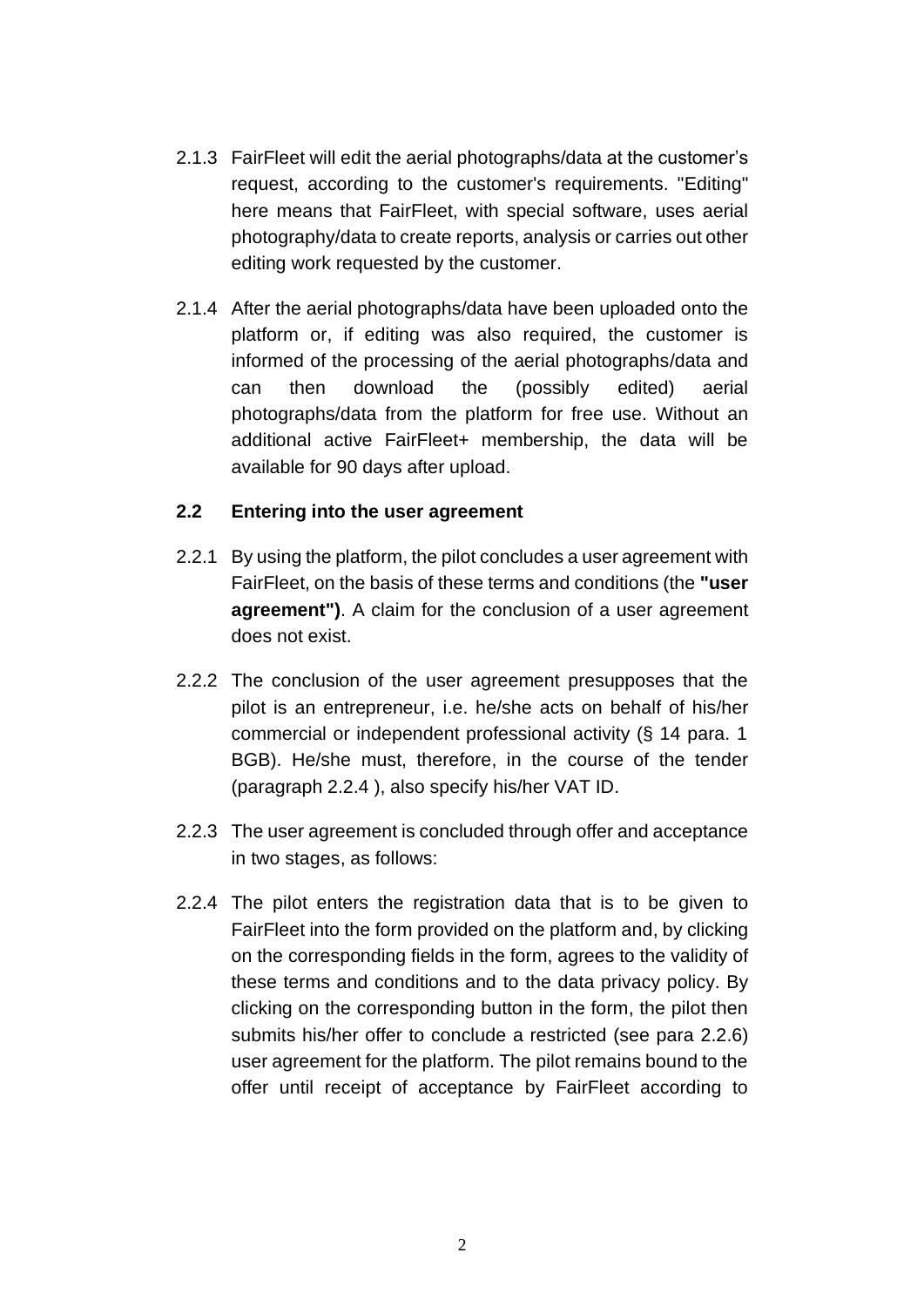section [2.2.5,](#page-2-1) but for no longer than two weeks from submitting the offer.

- <span id="page-2-1"></span>2.2.5 FairFleet will immediately notify the pilot by email of the receipt of his/her offer and will use this information email to send these terms and conditions and the data privacy policy. This informational email does not constitute acceptance of the pilot's offer. Rather, the user agreement is finalized only with a separate acceptance email from FairFleet. FairFleet may also state its acceptance in another way, e.g. by activating the platform surface (see below [2.2.6\)](#page-2-0).
- <span id="page-2-0"></span>2.2.6 Upon acceptance of the pilot's offer, the limited user agreement has been established and the pilot has limited access to the platform. In particular, the limited user agreement does not enable the pilot to submit offers for the conclusion of aerial photography contracts (para [3.3\)](#page-6-0).
- <span id="page-2-3"></span>2.2.7 To be able to submit offers for the conclusion of aerial photography contracts (para [3.3\)](#page-6-0), the pilot must first complete an unrestricted user agreement for the FairFleet platform. The contract is concluded after an offer from the pilot and acceptance by FairFleet, as follows:
- <span id="page-2-2"></span>2.2.8 The offer is submitted by the pilot by uploading the required documents using the form in the platform. The documents should, in particular, prove that the pilot is entitled to carry out commercial drone flights to take aerial photographs/ to collect data. Furthermore, the pilot must proof his/her commercial liability insurance. In addition, the pilot guarantees that he always has a valid permit and liability insurance for commercial drone flights (at least equivalent to a lump sum of EUR 1,000,000 for personal injury and / or property damage per insured event). FairFleet is also entitled to request further documents from the pilot, which FairFleet considers necessary to check the authorization according to sentences 1 & 2. In cases of doubt, FairFleet is entitled to request that these documents be sent by post for examination purposes.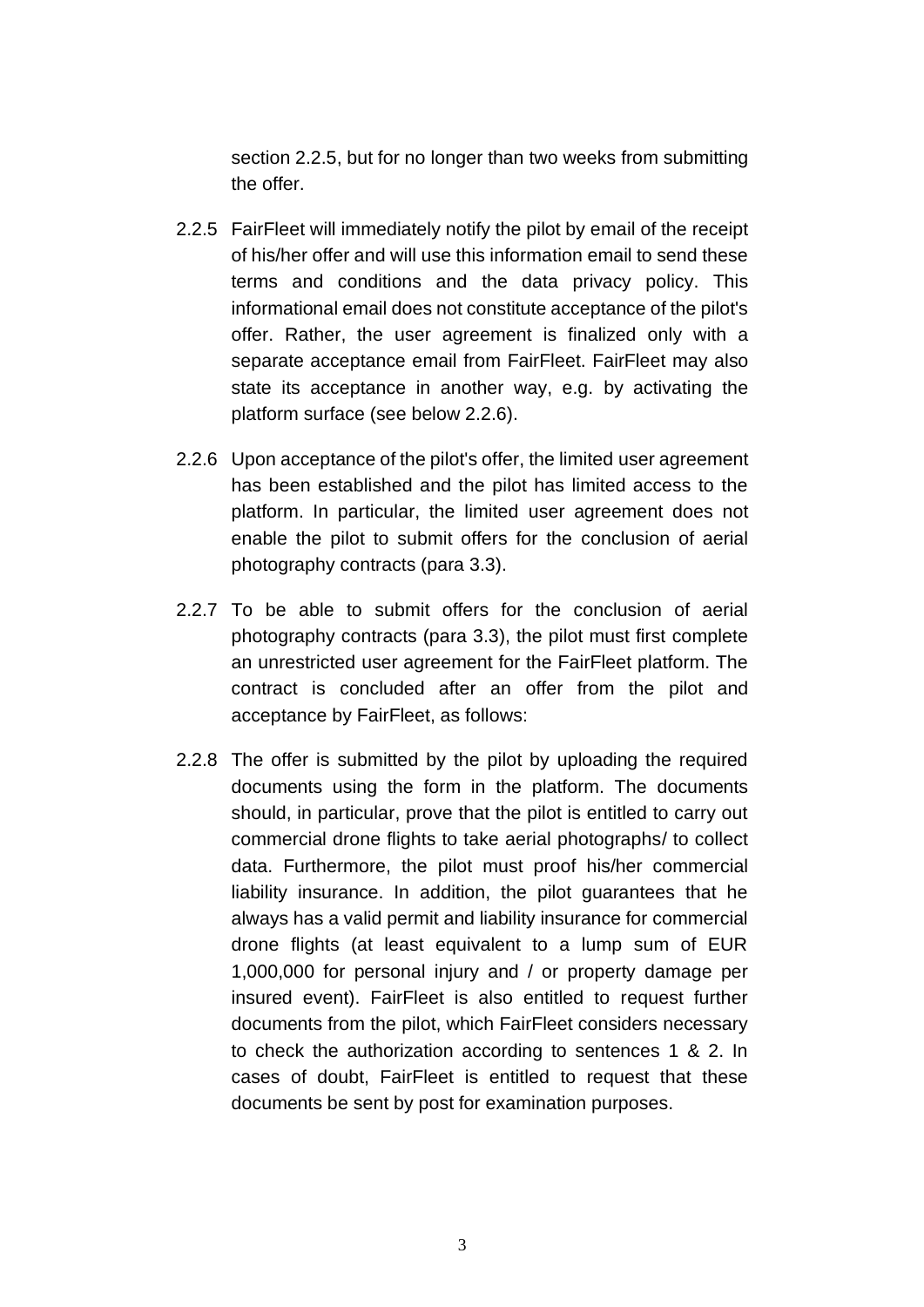- 2.2.9 FairFleet will inform the pilot promptly of the receipt of his/her offer by email. Clause [2.2.5](#page-2-1) applies accordingly.
- <span id="page-3-1"></span>2.2.10 The pilot must enter the registration data truthfully and completely.
- 2.2.11 If the pilot is a natural person then he/she must, when submitting his/her offer according to paragraph [2.2.4](#page-1-0) or. [2.2.8,](#page-2-2) have reached the necessary minimum age of his/her country of residence, but must be at least 18 years of age.
- <span id="page-3-2"></span>2.2.12 If the customer is a legal entity then the offer, in accordance with paragraph [2.2.4](#page-1-0) or. [2.2.8,](#page-2-2) may only be carried out by an authorized number of natural persons, who must be named.

#### **2.3 Usage, rights of use, termination, no circumvention**

- 2.3.1 The following regulations apply to both the restricted (para [2.2.6\)](#page-2-0) and the unrestricted (paragraph [2.2.7\)](#page-2-3) contracts of use.
- 2.3.2 The pilot owes FairFleet no compensation for using the platform. Additional services that go beyond the mere use of the platform can be for remuneration and are regulated in individual contracts.
- 2.3.3 The pilot must keep his/her registration data up-to-date at all times. He/she can edit his/her profile on the platform.
- <span id="page-3-0"></span>2.3.4 The pilot must keep his/her login data to the platform secret, especially his/her password. He/she is obliged to inform FairFleet immediately if he/she has evidence of misuse of his/her login data.
- 2.3.5 The pilot is aware that an internet platform such as this one is a dynamic offering and FairFleet must be able to adapt the services offered by the platform at any time. FairFleet is therefore entitled to change the services provided via the platform, particularly if it is required to for legal, commercial or objective reasons.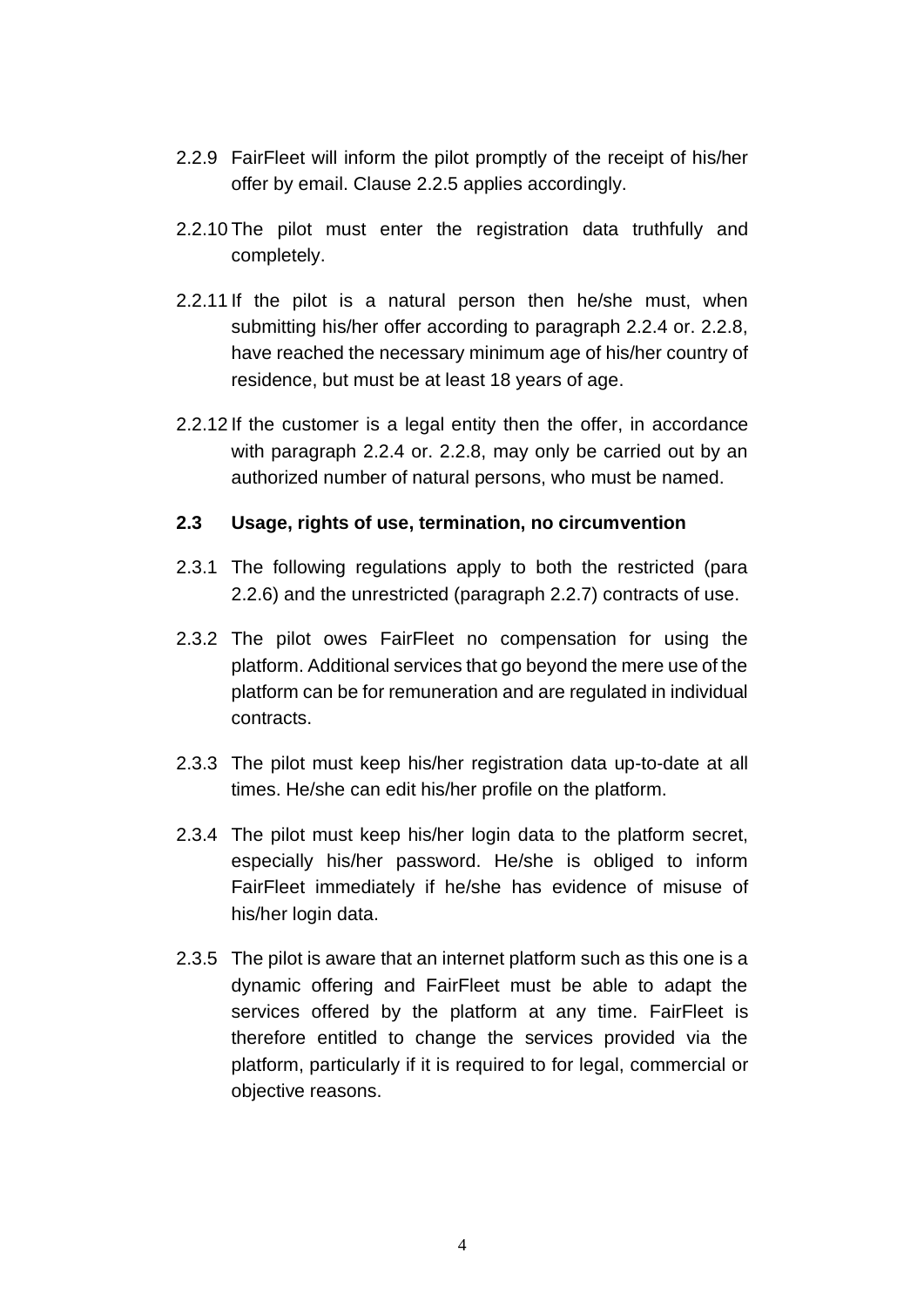- 2.3.6 FairFleet endeavors to maintain the platform's availability without interruptions and to transmit data without errors. However, due to the nature of the internet, FairFleet cannot guarantee unlimited access to the platform at all times. For technical reasons (e.g. maintenance work) or due to force majeure (e.g. power failure), this access may be interrupted or restricted temporarily and without notice.
- <span id="page-4-1"></span>2.3.7 The pilot is prohibited from posting content on the platform that violates legal regulations. It is clarified that this also includes the relevant legal regulations of his/her country of residence that is not Germany.
- 2.3.8 Furthermore, he/she is prohibited from posting content that violates the rights of third parties, in particular copyrights, trademarks or personal rights. FairFleet reserves the right to immediately suspend such content as soon as it becomes known to FairFleet.
- <span id="page-4-0"></span>2.3.9 The pilot must ensure that the information and data he/she has posted on the platform is not affected by viruses, worms or Trojan horses.
- 2.3.10 The pilot indemnifies FairFleet from all claims which a third party may assert against FairFleet from the items listed in paragraphs [2.3.4](#page-3-0) to [2.3.9.](#page-4-0)
- 2.3.11 For content uploaded to the platform by the pilot, such as texts, photographs or graphics, the pilot grants FairFleet, at the time of upload to the platform, a simple, temporally and geographically unlimited, transferable and sub-licensable freeof-charge right to use for the purposes of the platform, in particular
	- for duplication and distribution using digital storage and playback media, regardless of the technical equipment and including all digital and interactive systems, and for reception by stationary and mobile terminals, regardless of the transmission path and transmission method;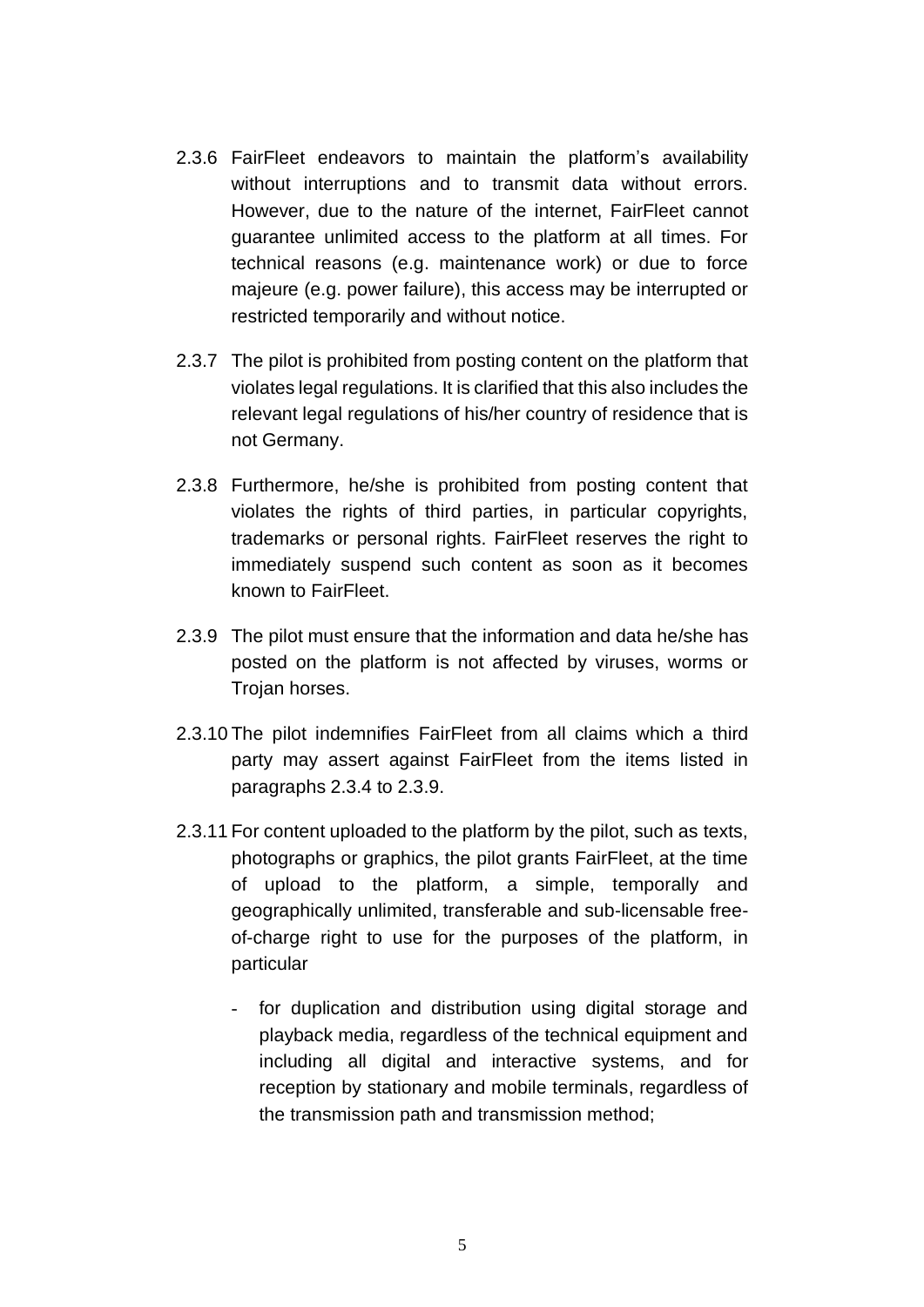- for storage and retrieval in electronic databases, including those in search engines, and electronic data networks, no matter what storage and transmission technology is used;

regardless of the purpose of use, in particular for marketing purposes by FairFleet.

The transferred rights of use also include the right to edit the contents, particularly in such a way that they can be displayed on mobile devices (e.g. smartphones and tablets) as appropriate.

- 2.3.12 It is pointed out that FairFleet grants the pilot no rights of use for protected works and other intellectual property rights of the platform. For example, the user agreement does not entitle the pilot to use any photographs or trademarks displayed on the platform.
- 2.3.13 The user agreement is concluded for an indefinite period. It may be terminated by either party at any time, even without good cause. It is pointed out that aerial photography contracts (para [3\)](#page-6-1) concluded prior to the termination of this user agreement are still implemented in accordance with these terms and conditions. It is also clarified that the conclusion of the license agreement does not oblige the pilot to enter into aerial photography contracts (para [3\)](#page-6-1) with FairFleet.
- 2.3.14 Termination must be in writing (e.g. fax) to be effective. Email is sufficient. Personal data will be deleted immediately after termination.
- <span id="page-5-0"></span>2.3.15 The pilot must not circumvent the platform, such as by attempting to directly enter into additional agreements or aerial photography contracts with customers registered on the platform. FairFleet reserves the right to make recourse claims in the event of a side agreement.
- 2.3.16 The pilot is required to promptly notify FairFleet of any change in his/her authority to operate commercial drone flights. If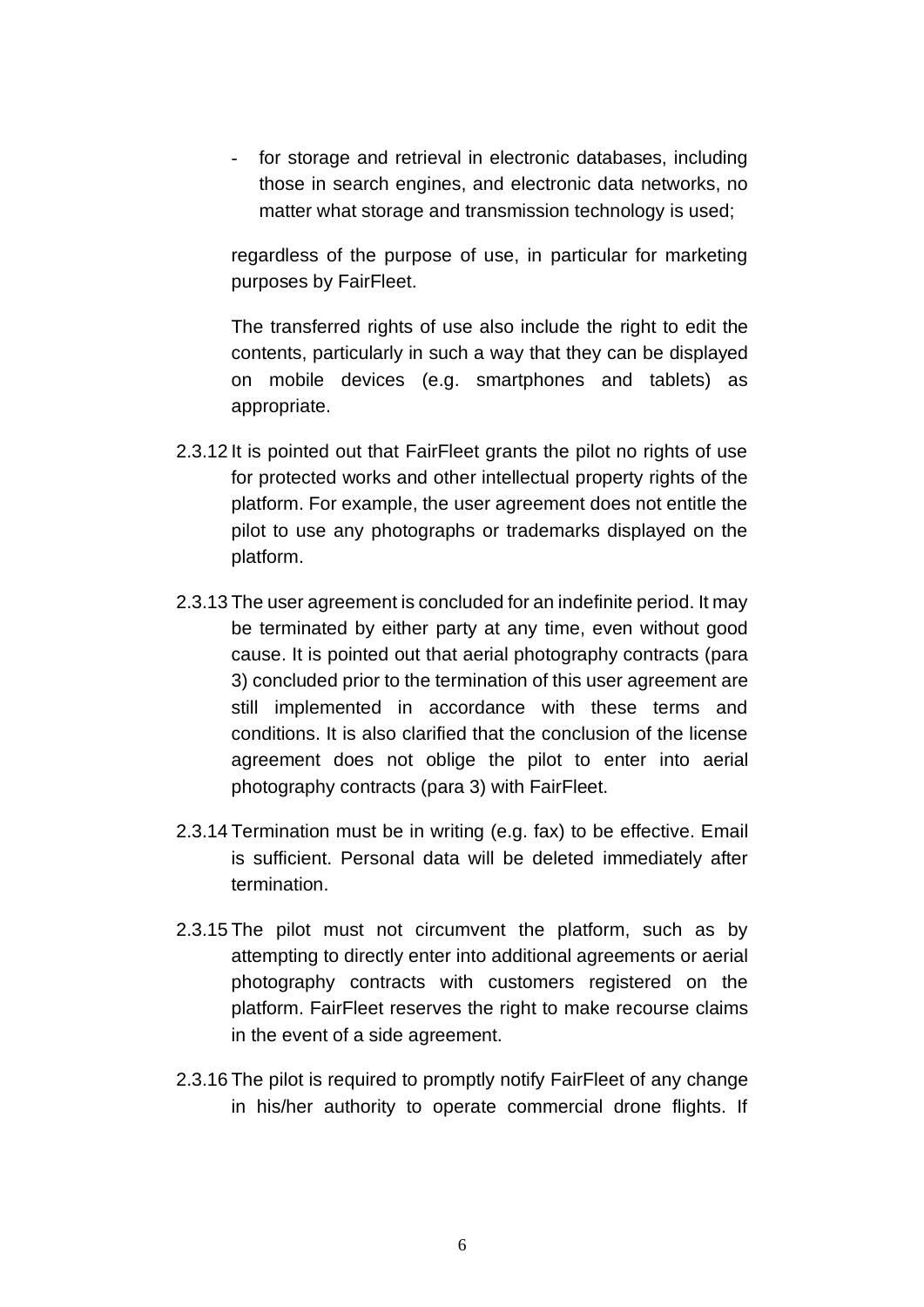he/she loses this right, he/she may no longer place offers. Refer to clause [3.3.5.](#page-7-0)

### **2.4 Blocking / resetting to a limited usage contract**

- 2.4.1 FairFleet is entitled to block the pilot's profile and access to the platform if and for as long as there is indication that the pilot is failing to meet his/her obligations according to this agreement.
- 2.4.2 FairFleet is further entitled, for a reasonable period to be determined by FairFleet, to adjust its services to the level of the limited user agreement (see para [2.2.6\)](#page-2-0) if FairFleet determines that the pilot has breached essential obligations of the terms and conditions. Essential obligations are, in particular, those which are likely to shake FairFleet's confidence as to the integrity of the pilot (e.g. breach of circumvention ban, paragraph [2.3.15\)](#page-5-0) as well as safety-relevant obligations (e.g. obligation to maintain liability insurance, para [3.5.1\)](#page-8-0).

# <span id="page-6-1"></span>**3. Aerial photography contract**

### **3.1 General**

- 3.1.1 The pilot works as an independent entrepreneur. As part of the aerial photography contract, he/she freely determines his/her activity and his/her business hours and procures for him/herself the necessary resources.
- 3.1.2 The pilot is not prevented in any way from also acting on behalf of third parties.

### <span id="page-6-2"></span>**3.2 Contract**

Covered in the aerial photography contract is the collection of data.

### <span id="page-6-0"></span>**3.3 Conclusion of aerial photography contract**

- 3.3.1 The offers on the platform are not binding.
- 3.3.2 The contract regarding conducting a drone flight to take aerial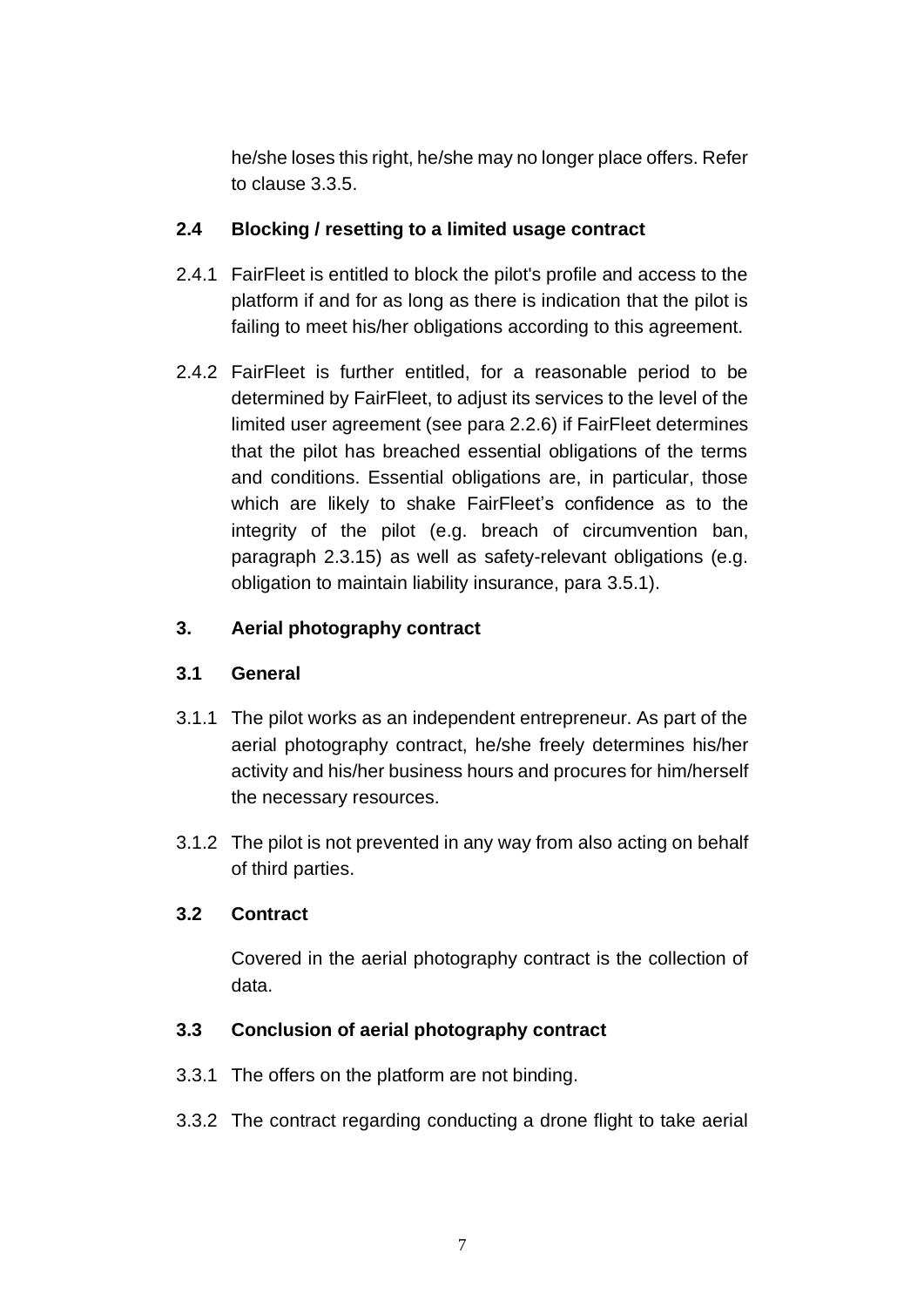photographs/data (the "**aerial photography contract**") is concluded after offer and acceptance in accordance with the following paragraphs [3.3.3](#page-7-1) ff..

- <span id="page-7-1"></span>3.3.3 The pilot can see requests for taking aerial photographs on an interface on the platform that is accessible to him/her, the socalled "cockpit". These requests are based on corresponding customer requests to FairFleet. The inquiries received do not yet constitute an offer by FairFleet to the pilot for the conclusion of an aerial photography contract, but merely an "invitatio ad offerendum", with which FairFleet merely signals its willingness in principle to enter into an aerial photography contract with the pilot.
- <span id="page-7-2"></span>3.3.4 The pilot may, for one or several of these requests, submit an offer to FairFleet for the completion of an aerial photography contract, i.e. he can declare via the platform, at which net price he is willing to produce the requested aerial photographs or, in the case of a fixed price request, that he is prepared to create the requested aerial photographs at the requested fixed price. The pilot is bound to his/her offer for 30 days afterwards.
- <span id="page-7-0"></span>3.3.5 The pilot may submit offers according to clause [3.3.4](#page-7-2) only if he meets all the legal and official requirements necessary for the drone flight. In particular, the pilot is not entitled to submit an offer if, at the time of the planned offer submission, he/she no longer has the required rise permit or the required commercial liability insurance (cf. [2.2.8\)](#page-2-2).
- <span id="page-7-3"></span>3.3.6 FairFleet will promptly notify the pilot of the receipt of his/her offer by email and, with this information email, will send him/her these terms and conditions and data privacy policy in case the pilot is not fully registered on the platform (para 2.3). This informational e-mail does not constitute acceptance of the pilot's offer. Rather, the aerial photography contract with FairFleet is secured only with a separate acceptance email from FairFleet. FairFleet can also convey its acceptance in other ways.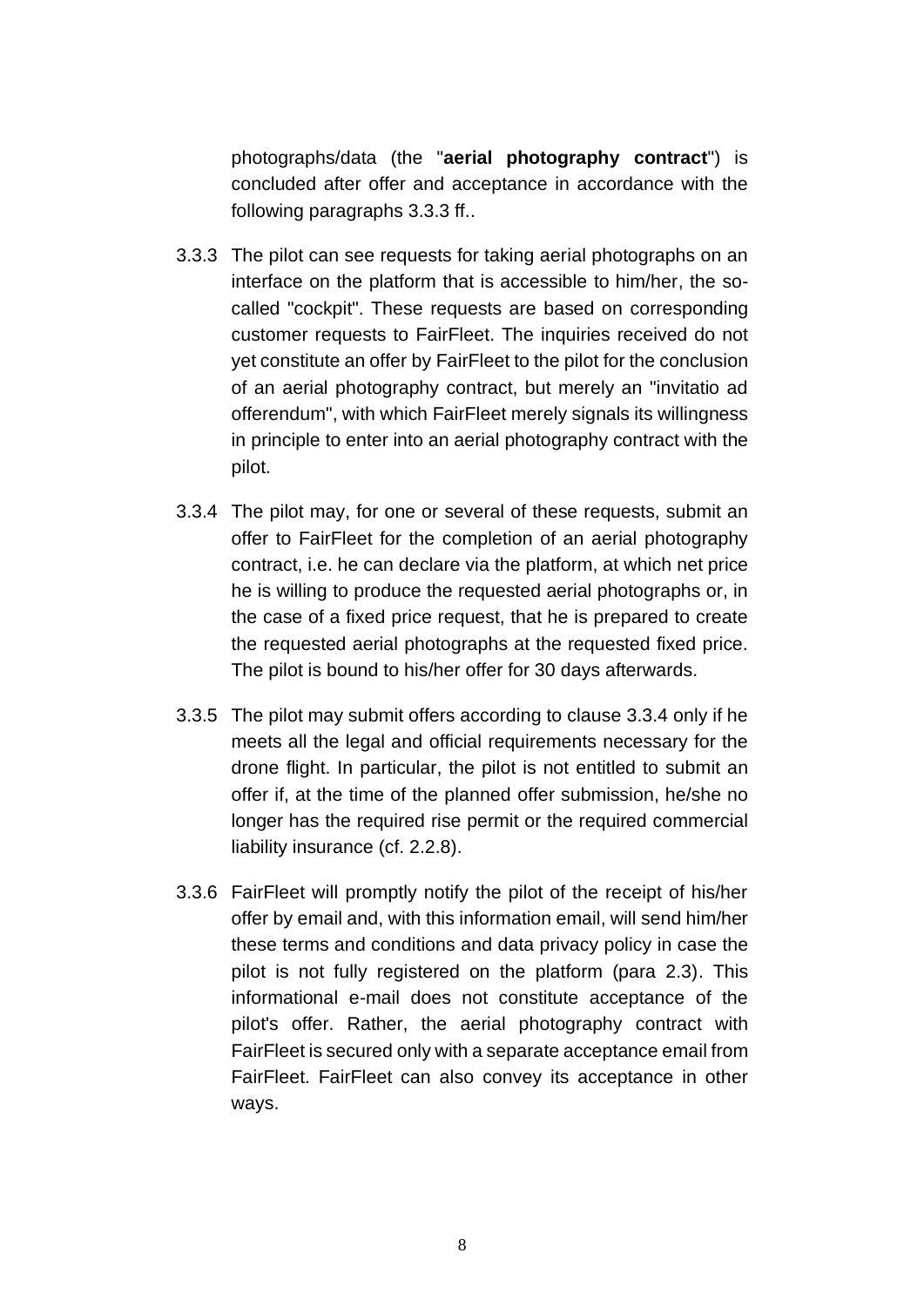- 3.3.7 By FairFleet declaring the acceptance of the pilot's offer, the aerial photography contract between the parties is concluded.
- 3.3.8 Any further consultation between the parties for example, the agreement of appointments for site visits – which is necessary to carry out the drone flight to create the aerial photographs, shall not prevent the conclusion of the contract; § 154 para. 1 BGB is excluded.
- 3.3.9 Clauses [2.2.10](#page-3-1) to [2.2.12](#page-3-2) valid accordingly also for the conclusion of the aerial photography contract.

### **3.4 Execution deadlines**

- 3.4.1 If the pilot is guilty of not meeting agreed deadlines, he/she is liable to pay FairFleet for the damages resulting therefrom. The pilot must appear at the address agreed with FairFleet at the time agreed with FairFleet. If the pilot does not appear at the agreed time or cancels less than 48 hours before the agreed time, the pilot must bear the costs which FairFleet incurs to deploy a suitable alternative pilot.
- 3.4.2 FairFleet reserves the right to change agreed appointments. FairFleet will inform the pilot well in advance.

### **3.5 Duties of the pilot**

- <span id="page-8-0"></span>3.5.1 The pilot is obliged to maintain the insurance required for carrying out commercial drone flights, particularly liability insurance. The liability insurance must, where available, have the legal minimum coverage, but must have a coverage of at least EUR 1,000,000. Without such insurance, he/she may not submit offers or perform drone flights.
- 3.5.2 During the execution of the drone flight, the pilot is required to take aerial photographs/data that comply with relevant laws, in particular data and personal rights protection laws, aviation laws, other public laws (e.g. concerning necessary special use permits) and criminal laws (in Germany, for example, § 109g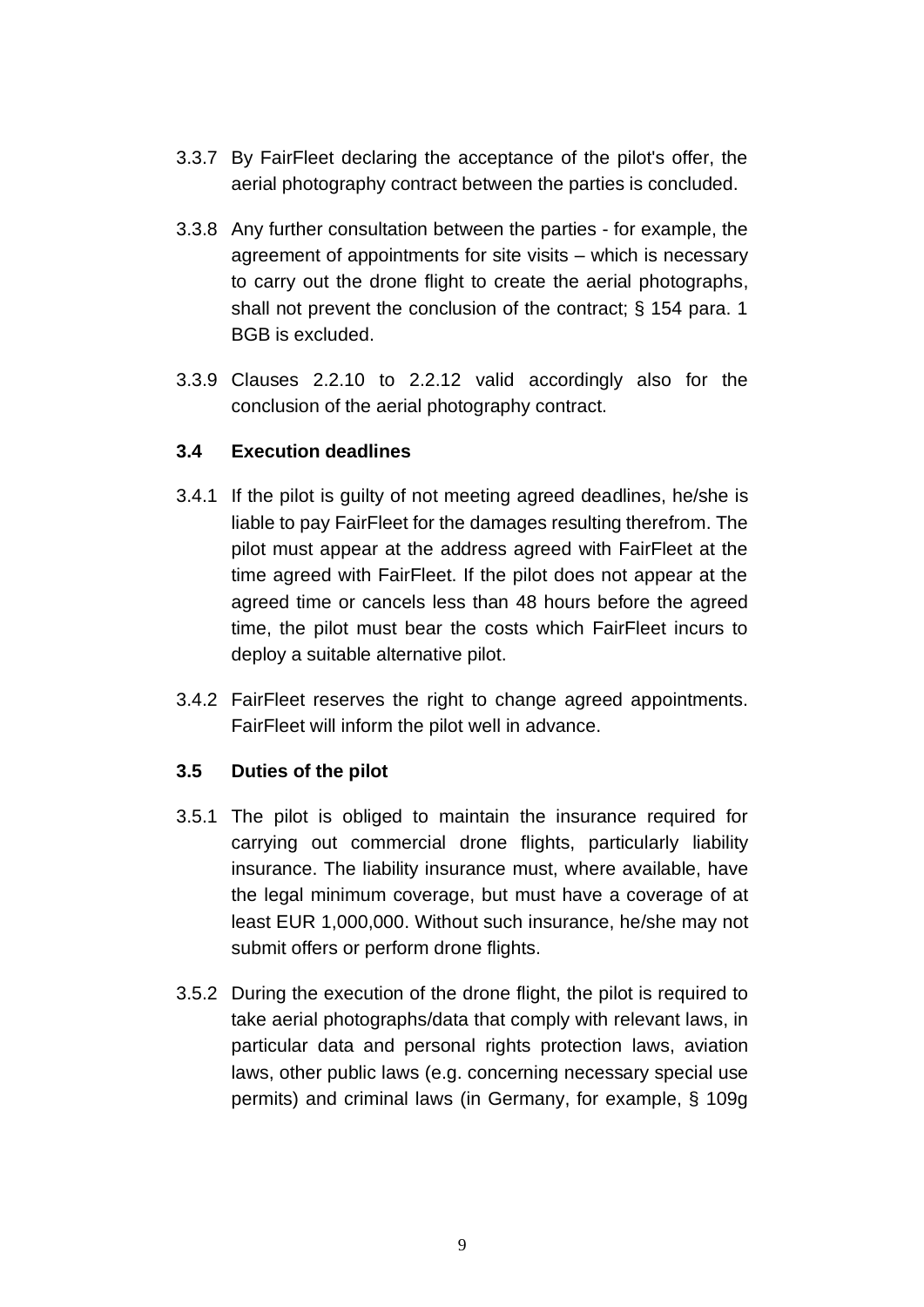para StGB) and to comply with any official requirements, as well as all applicable guidelines and codes in accordance with its authorization to carry out commercial drone flights. While FairFleet voluntarily offers assistance on the platform - such as access to services that show no-fly zones - this does not relieve the pilot of his/her aforementioned obligations.

- <span id="page-9-0"></span>3.5.3 The pilot is obliged to fully perform his services in the agreed quality according to the tender.
- 3.5.4 The pilot is obliged to upload the created aerial photographs/ captured data to the platform at the latest within 12 hours after completing the drone flight, except if otherwise agreed on. FairFleet must be informed upon completion of the upload. Possible deviations from the scope of services or problems must be reported to FairFleet immediately after the data capturing, otherwise FairFleet cannot guarantee that the costs will be fully recovered.
- 3.5.5 The pilot is obliged to completely and permanently delete the aerial photographs two weeks after uploading them. FairFleet is also entitled to request a written confirmation from the pilot if necessary. In addition, FairFleet is entitled to carry out an audit in order to comply with the deletion obligation. FairFleet will announce the audit 45 days in advance in writing. The pilot is obliged to assist with the audit by FairFleet or an independent expert (hereinafter referred to as the "examiner"), to support the examiner within reasonable limits and to grant the examiner sufficient access to information.
- 3.5.6 Note: The pilot is not entitled to use the name of the customer, on whose request the aerial photography agreement with FairFleet is based (see para [3.3.3](#page-7-1) ), as a reference.

#### **3.6 Usage rights**

3.6.1 The pilot grants FairFleet, for the uploading of aerial photographs/data (numeral [3.5.3](#page-9-0) ) to the same (hereafter the "**work**"), an exclusive; unlimited in time, place and content;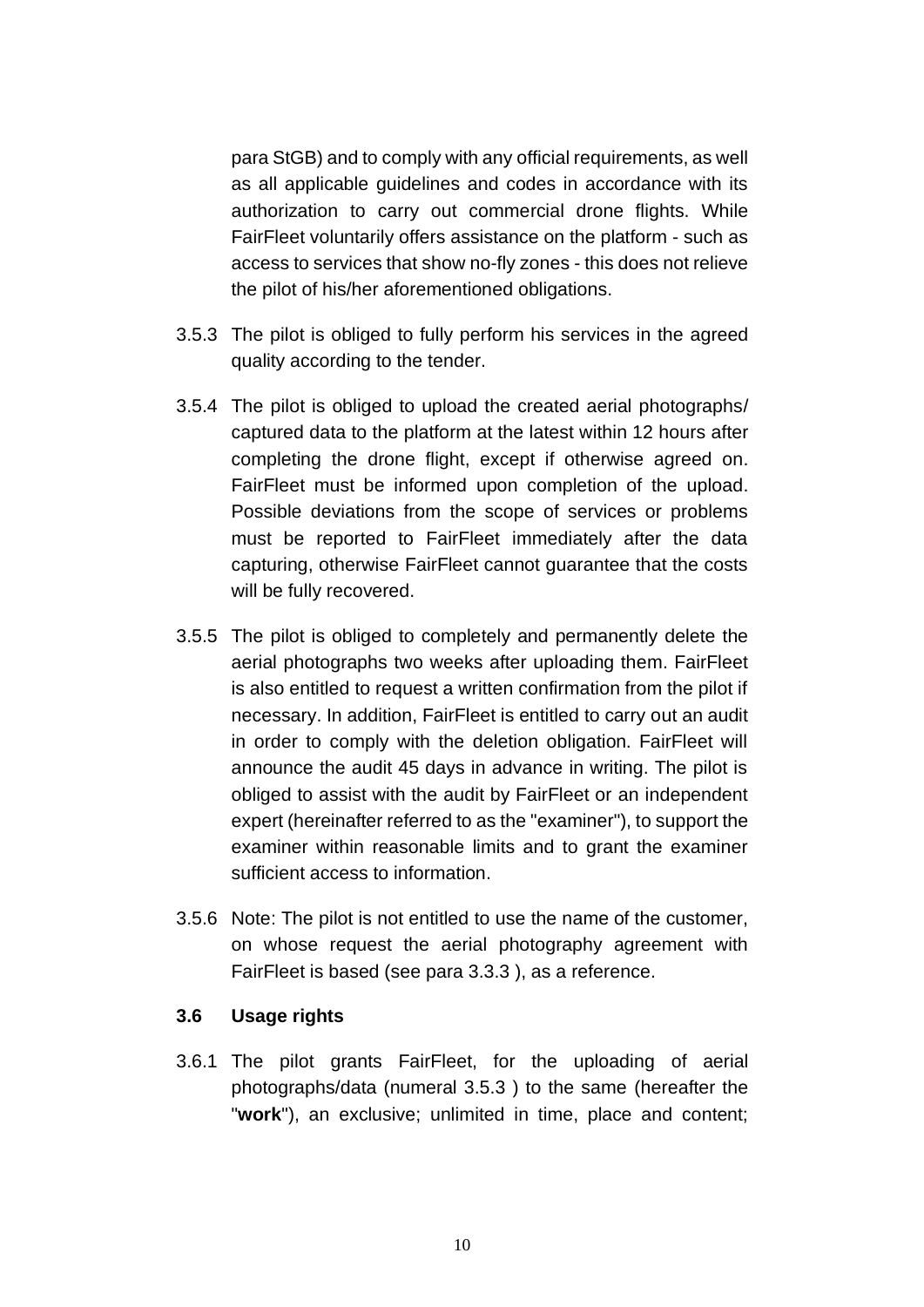transferable; and sub-licensable right of use. This right of use includes in particular the right

- to duplicate and distribute, in particular
	- $\circ$  in printed form and printed publications of any kind,
	- o using digital storage and playback media, regardless of the technical equipment and including all digital and interactive systems, in particular for reception by stationary and/or mobile devices, regardless of the transmission path and transmission method,
- to grant public access and on-demand provision, i.e. the right to save the work, to make it available to the public, to broadcast to one or more requesting parties, in all analogue or digital electronic databases, electronic data networks and telecommunication services networks,
- to store in electronic databases, including those in search engines, and electronic data networks, using any storage and transmission technology,
- to public reproduction, i.e. the right to publicly reproduce the work commercially or non-commercially, by sound carriers, image carriers, audiovisual carriers, multimedia carriers or other data carriers, such as magnetic tapes, magnetic tape cassettes, optical disks, chips, in all formats, using all analogue and digital reproduction procedures and techniques;

regardless of the purpose of the use and, in particular, also for the customer's advertising and marketing purposes.

- 3.6.2 Also included is the right to edit the work, especially in such a way that it can be displayed on mobile devices (smartphones, tablets, etc.) in a suitable manner.
- 3.6.3 The granting of rights also includes partial use of the works and use in conjunction with other works.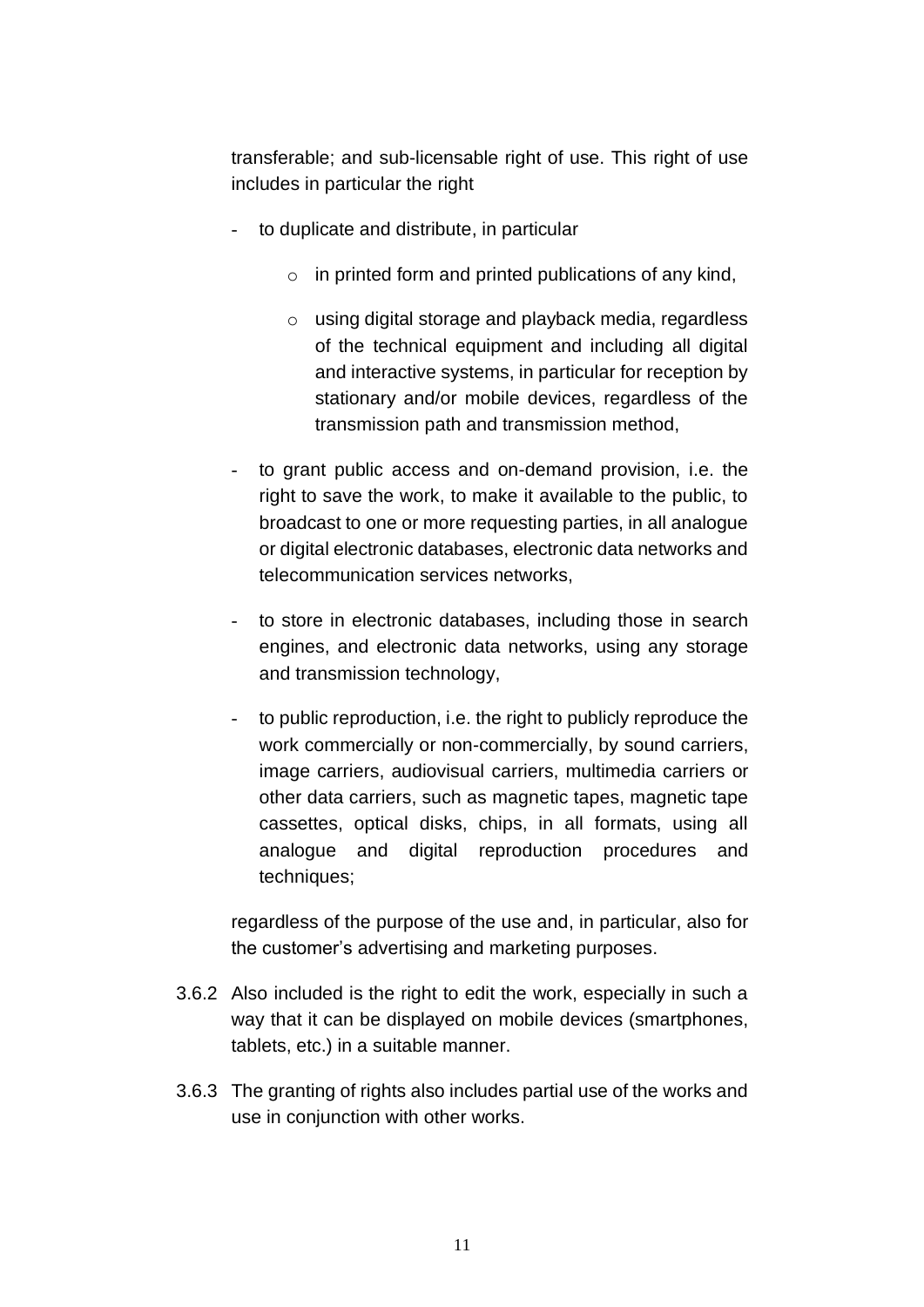- 3.6.4 It is clarified that the pilot is not entitled to use the aerial photographs/data as a reference, i.e. for self-promotion purposes. Please refer to point 3.5.4.
- 3.6.5 The pilot expressly resigns the recognition of his authorship at the work (§ 13 UrhG) and the designation of authorship.

### **3.7 Acceptance**

If FairFleet, within two weeks after the aerial photos have been uploaded to the platform (para [3.5.3\)](#page-9-0), does not issue a declaration of acceptance to the pilot, the acceptance is considered as declared.

#### **3.8 Compensation, payment methods**

3.8.1 The agreed compensation is due, irrespective of § 641 Abs. 2 BGB, with acceptance (Par **Error! Reference source not found.** ). The payment period is 30 calendar days.

#### **3.9 Termination**

If FairFleet terminates the aerial photography contract because the customer provides a reason for the continuation of the corresponding contract between FairFleet and its customer being no longer reasonable for FairFleet, then the pilot is only entitled to claim payment for work not carried out if FairFleet receives compensation from the customer for the pilot performing these services.

#### **3.10 Compensation, Retention**

The pilot is only entitled to compensation, retention and objection to an unfulfilled contract if the counterclaims are legally established, recognized or undisputed.

#### **3.11 Confidentiality**

The pilot undertakes to keep confidential all commercial information communicated by FairFleet and disclosed to him.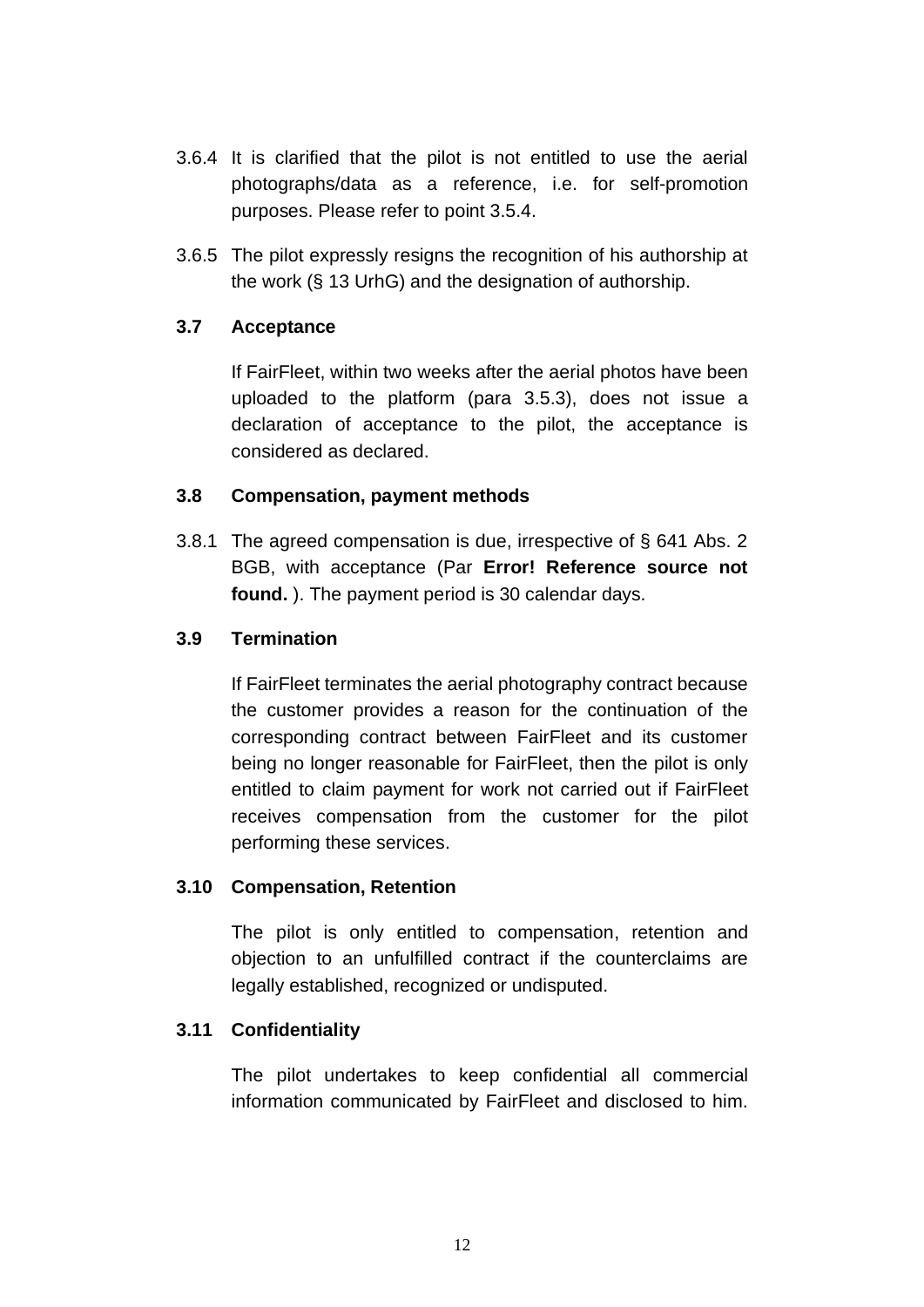The obligation to secrecy does not apply to information which the pilot has demonstrably been aware of prior to being told by FairFleet, which the pilot has lawfully received from or receives from third parties that are widely known or that become widely known without breach of the non-disclosure agreement.

### **4. General**

# **4.1 Applicable law, place of jurisdiction**

- 4.1.1 These terms and conditions and the business relationship between FairFleet and the pilot are governed by German law, excluding the United Nations Convention on Contracts for the International Sale of Goods.
- 4.1.2 If the pilot is a businessman, as referred to in Section 1 (1) HGB, or if he/she has no general place of jurisdiction in the Federal Republic of Germany, the district court at FairFleet's location is exclusively responsible for all disputes arising from the business relationship with the pilot.

### **4.2 Contract language**

The user agreement for the platform (para [2.2\)](#page-1-1) and the aerial photography contract (para [3](#page-6-1) ) are concluded in German.

### **4.3 Liability**

- <span id="page-12-0"></span>4.3.1 When it comes to fault, FairFleet is liable to the pilot in case of intent and gross negligence. In case of ordinary negligence FairFleet is only liable
	- a) for damage resulting from injury to life, body or health,

b) for damages resulting from a breach of a material contractual obligation (the fulfillment of which obligation enables the proper execution of the contract in the first place and the compliance of which the contractual partner regularly relies and may rely on); however, liability in this case is limited to compensation for foreseeable, typically occurring damage.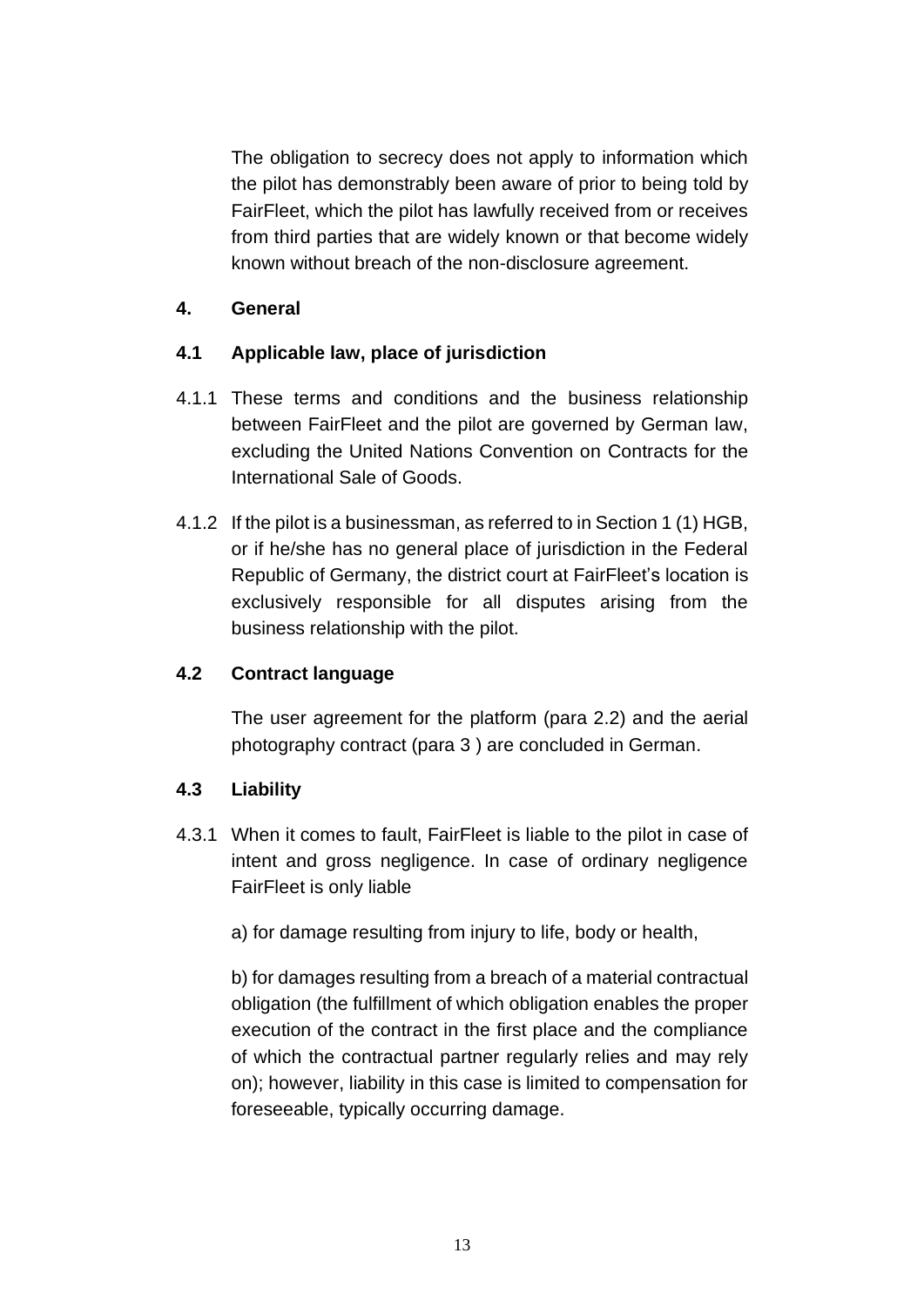- 4.3.2 FairFleet is liable for the loss of data in accordance with paragraph [4.3.1](#page-12-0) only if such a loss could not have been avoided by the pilot taking adequate data protection measures.
- 4.3.3 The above limitations of liability also apply mutatis mutandis to the vicarious agents of FairFleet.
- 4.3.4 The above limitations of liability do not apply to claims under the Product Liability Act.

### **4.4 Privacy policy**

FairFleet collects, processes and uses data from the pilot as detailed in the Privacy Policy.

### **4.5 Subject to change**

Changes to these terms and conditions will be communicated to the pilot by FairFleet in writing, by fax or by email. If the pilot does not object to the changes within a period of 4 weeks from receipt of this notice, the changed terms and conditions shall be deemed agreed. The right to object and the legal consequences of his/her silence shall be separately indicated to the pilot in the event of a change in the terms and conditions.

### **4.6 Involvement of third parties, transferability**

- 4.6.1 FairFleet is entitled to employ its services in accordance with the user agreement and to exercise its rights vis-à-vis third parties.
- 4.6.2 FairFleet is entitled, with a four week notice, to transfer the rights and duties from this contract, partly or fully to third parties.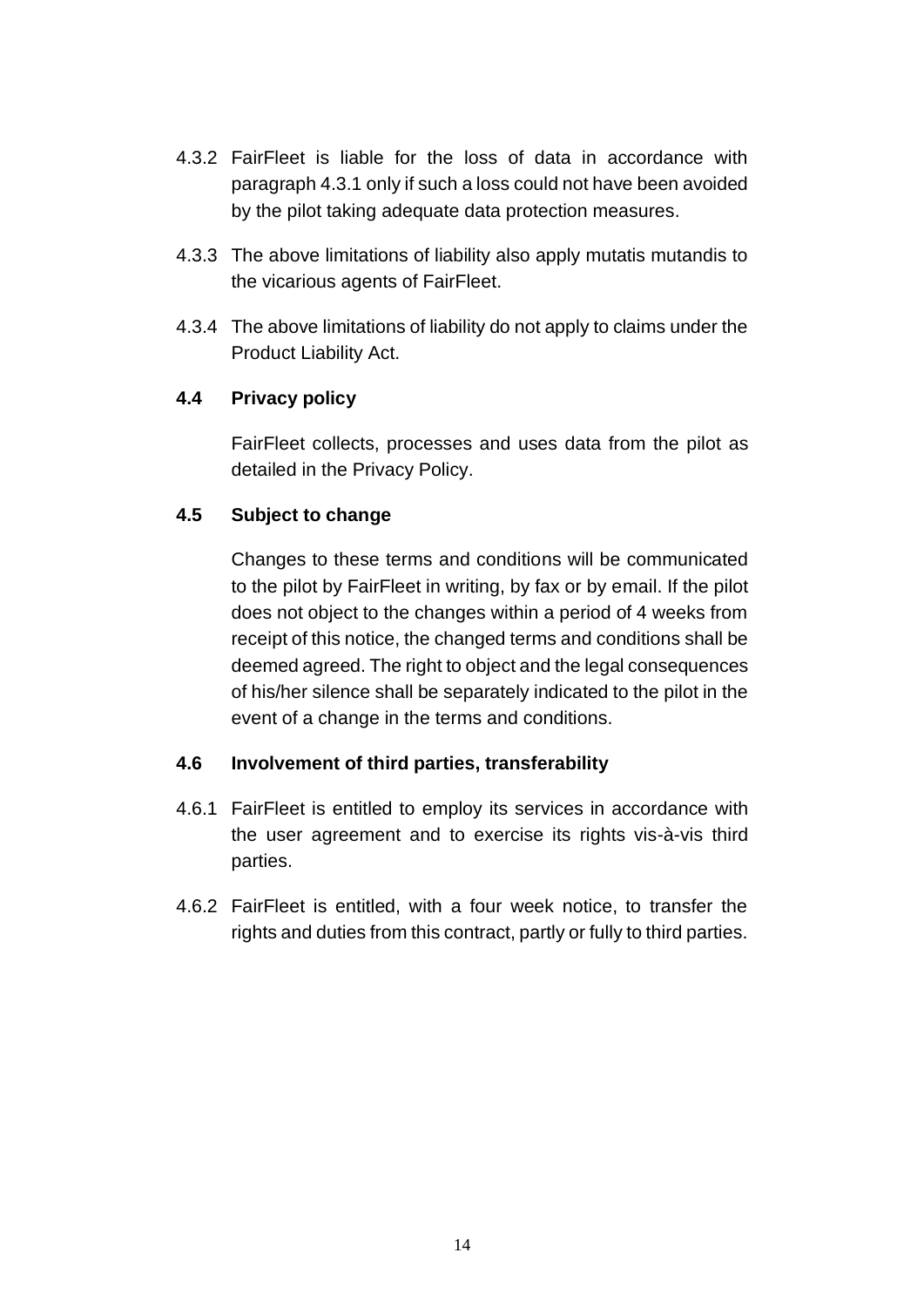# **B) Terms and conditions for customers**

The following terms and conditions govern the use of the platform (see below) by customers. Please read the terms and conditions carefully. Your knowledge and acceptance are prerequisite for the use of the platform. The terms and conditions can be saved and printed via the browser.

# **1. Scope**

For the business relationship between us, FairFleet GmbH, Gotzinger Str. 48, 81371, Munich, registered at the District Court Munich, HRB 239862, VAT ID DE317399447, represented by the Managing Directors Alexander Engelfried and Marco Kreuzer ("**FairFleet**"), and you ("**customer**"), only these terms and conditions apply. Other general terms and conditions of the customer are not recognized. This also applies if FairFleet does not expressly oppose the inclusion.

# **2. Use of the platform**

# **2.1 Description**

<span id="page-14-0"></span>2.1.1 FairFleet operates the website fairfleet360.com / fairfleet.com (and other alias like fairfleet.de; following named the "**website**") and any associated mobile apps ("**apps**"; website and apps collectively hereafter the "**platform**"). Using the platform, FairFleet customers can engage in the creation and, where applicable, the processing of data ("**aerial photographs**") by drones. In addition, additional software and platform features can be used by subscribing to FairFleet+ or FairFleet INSPECT at additional charge.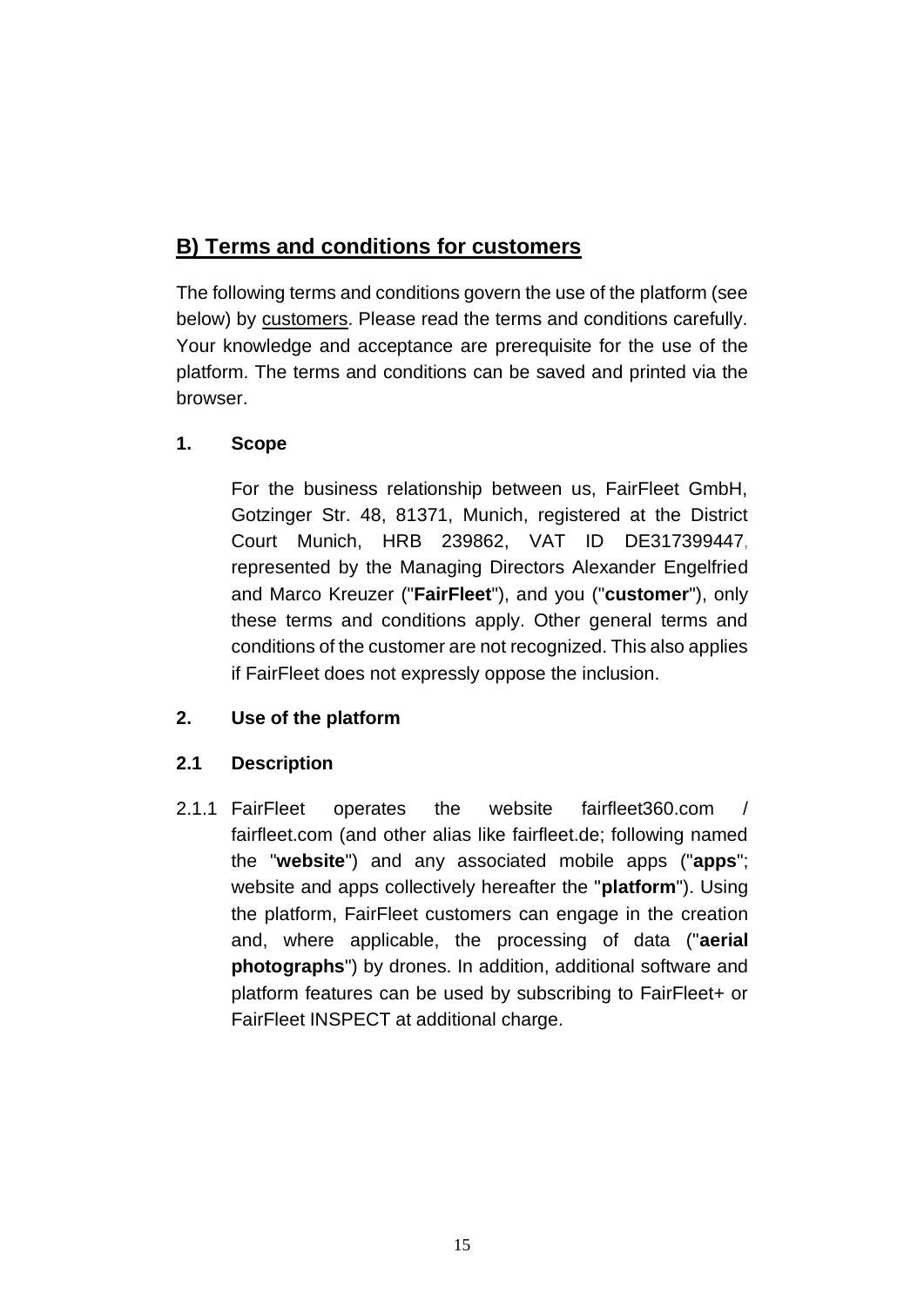- 2.1.2 FairFleet does not fly the drones itself, but instead hires independent, professional drone pilots.
- 2.1.3 FairFleet will edit the aerial photographs/data at the customer's request, according to the customer's requirements. "Editing" here means that FairFleet, with special software, uses aerial photography/data to create reports, analysis or carries out other editing work requested by the customer.
- 2.1.4 After the aerial photographs/data have been uploaded onto the platform or, if editing was also required, the customer is informed of the processing of the aerial photographs/data and can then download the (possibly edited) aerial photographs/data from the platform for free use. Without an additional active FairFleet+ membership, the data will be available for 90 days after upload.

#### **2.2 Conclusion of the contract of use**

- 2.2.1 By using the platform, the customer concludes a user agreement with FairFleet, on the basis of these terms and conditions (the **"user agreement")**. A claim for the conclusion of a user agreement does not exist.
- 2.2.2 The conclusion of the user agreement presupposes that the customer is an entrepreneur, i.e. he/she acts on behalf of his/her commercial or independent professional activity (§ 14 Abs. 1 BGB). He/she must, therefore, in the course of the tender (paragraph [2.2.4\)](#page-1-0) also specify his/her VAT ID.
- 2.2.3 The user agreement is concluded by offer and acceptance. The offer is made by the customer, in which he/she either proceeds according to paragraph [2.2.4](#page-15-0) Variant 1) or according to paragraph [2.2.6](#page-16-0) (Variant 2).
- <span id="page-15-0"></span>2.2.4 Variant 1: The customer enters the registration data that is to be given to FairFleet into the form provided on the platform and, by clicking on the corresponding fields in the form, agrees to the validity of these terms and conditions and to the data privacy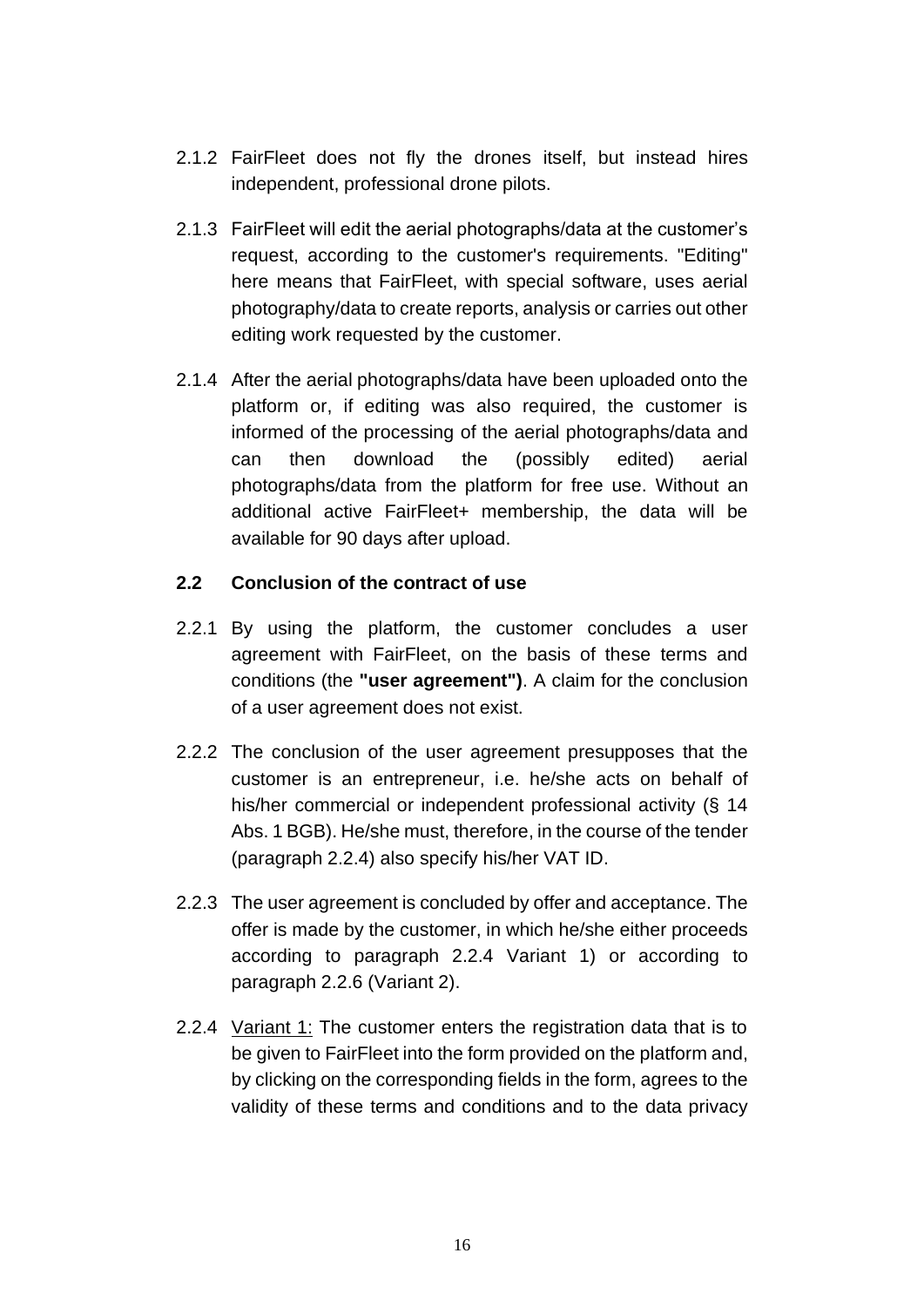policy. By clicking on the corresponding button in the form, the customer then submits his/her offer to conclude a user agreement for the platform. The customer remains bound to the offer until receipt of acceptance by FairFleet according to sectio[n 2.2.66](#page-16-1), but for no longer than two weeks from submitting the offer.

- 2.2.5 FairFleet will promptly notify the customer by email of the receipt of his/her offer and will use this information email to send these terms and conditions and the data privacy policy. This informational email does not constitute acceptance of the customer's offer. Rather, the user agreement is finalized only with a separate acceptance email from FairFleet (paragraph 6).
- <span id="page-16-1"></span><span id="page-16-0"></span>2.2.6 If FairFleet decides to accept the customer's offer to enter into a user agreement, FairFleet will send the customer an email stating that he/she has been accepted onto the platform or will state acceptance in another way, e.g. by phone for example by phone or tacitly after two weeks.
- 2.2.7 Variant 2: The customer can also directly request the conclusion of an aerial photography contract (see paragraph [3.2.3\)](#page-20-0). In this case, the submission of the offer to conclude an aerial photography contract is also the offer to conclude a user agreement for the platform. The acceptance of the offer in this case depends on the regulations of [3.2.2](#page-20-1) ff.
- 2.2.8 The customer must enter the registration data truthfully and completely.
- 2.2.9 If the customer is a natural person then he/she must, when submitting his/her offer according to paragraph [2.2.4](#page-1-0) and 2.2.4 or 2.2.7, have reached the necessary minimum age of his/her country of residence, but must be at least 18 years of age.
- 2.2.10 If the customer is a legal entity then the offer, in accordance with paragrap[h 2.2.4](#page-1-0) and 2.2.4 or 2.2.7, may only be carried out by an authorized number of natural persons, who must be named.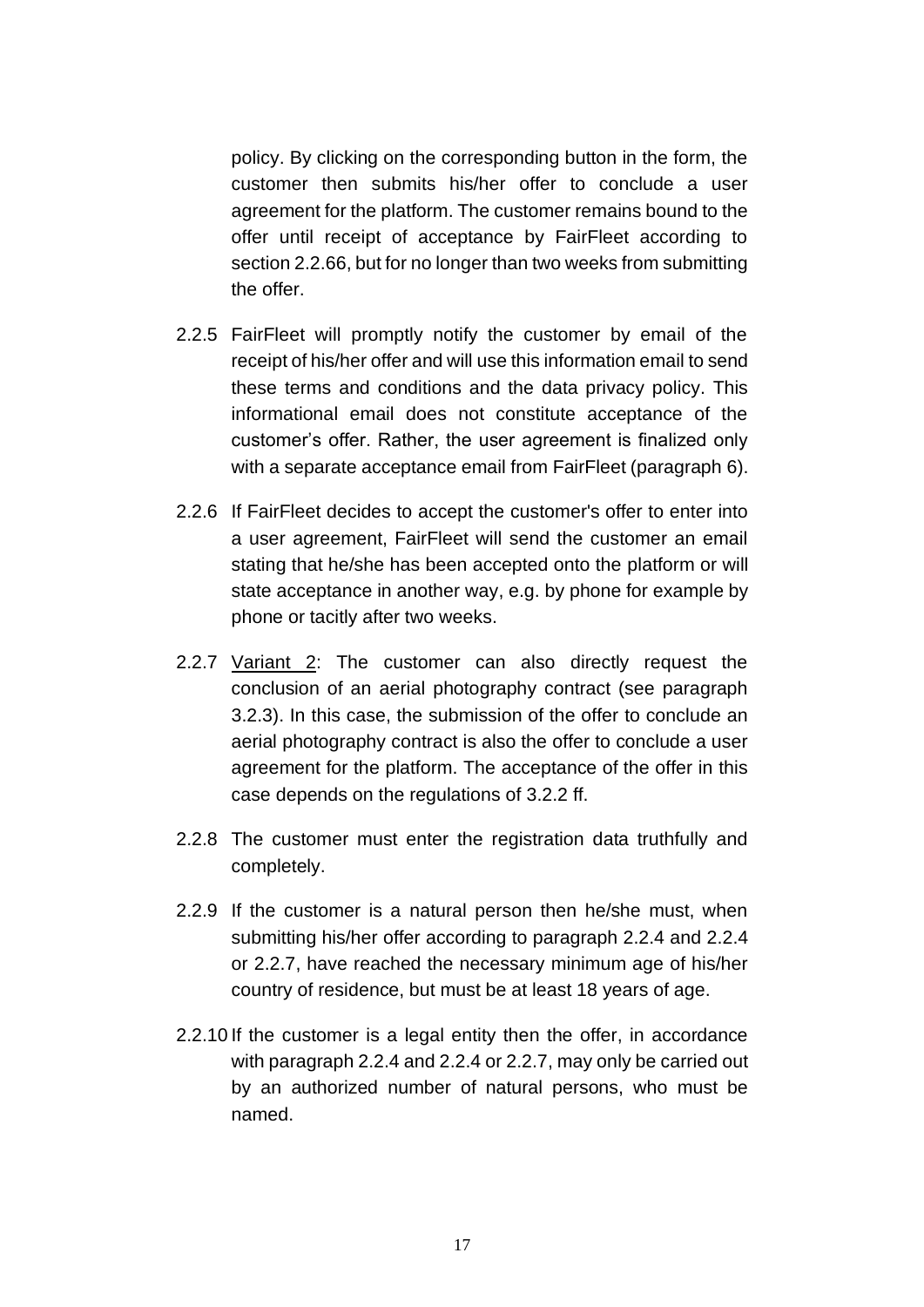#### **2.3 Usage, rights of use, termination, no circumvention**

- 2.3.1 The customer owes FairFleet no compensation for using the platform. Additional services that go beyond the mere use of the platform can be for remuneration and are regulated in individual contracts. For the use of the premium features FairFleet+ or FairFleet INSPECT a separate membership is required. A yearly and monthly membership is offered. The FairFleet+ membership will automatically extended in case it is not cancelled until the end of the membership period.
- 2.3.2 The customer must keep his/her registration data up-to-date at all times. He/she can edit his/her profile on the platform.
- 2.3.3 The customer must keep his/her login data to the platform secret, especially his/her password. He/she is obliged to inform FairFleet immediately if he/she has evidence of misuse of his/her login data.
- 2.3.4 The customer is aware is aware that an internet platform such as this one is a dynamic offering and FairFleet must be able to adapt the services offered by the platform at any time. FairFleet is therefore entitled to change the services provided via the platform, particularly if it is required to for legal, commercial or objective reasons.
- 2.3.5 FairFleet endeavors to keep the platform available without interruptions and to transmit data without errors. However, due to the nature of the internet, FairFleet cannot guarantee unlimited access to the platform at all times. For technical reasons (e.g. maintenance work) or due to force majeure (e.g. power failure), this access may be interrupted or restricted temporarily and without notice.
- 2.3.6 The customer is prohibited from posting content on the platform that violates legal regulations. It is clarified that this may also include the relevant legal regulations of his/her non-German country of residence.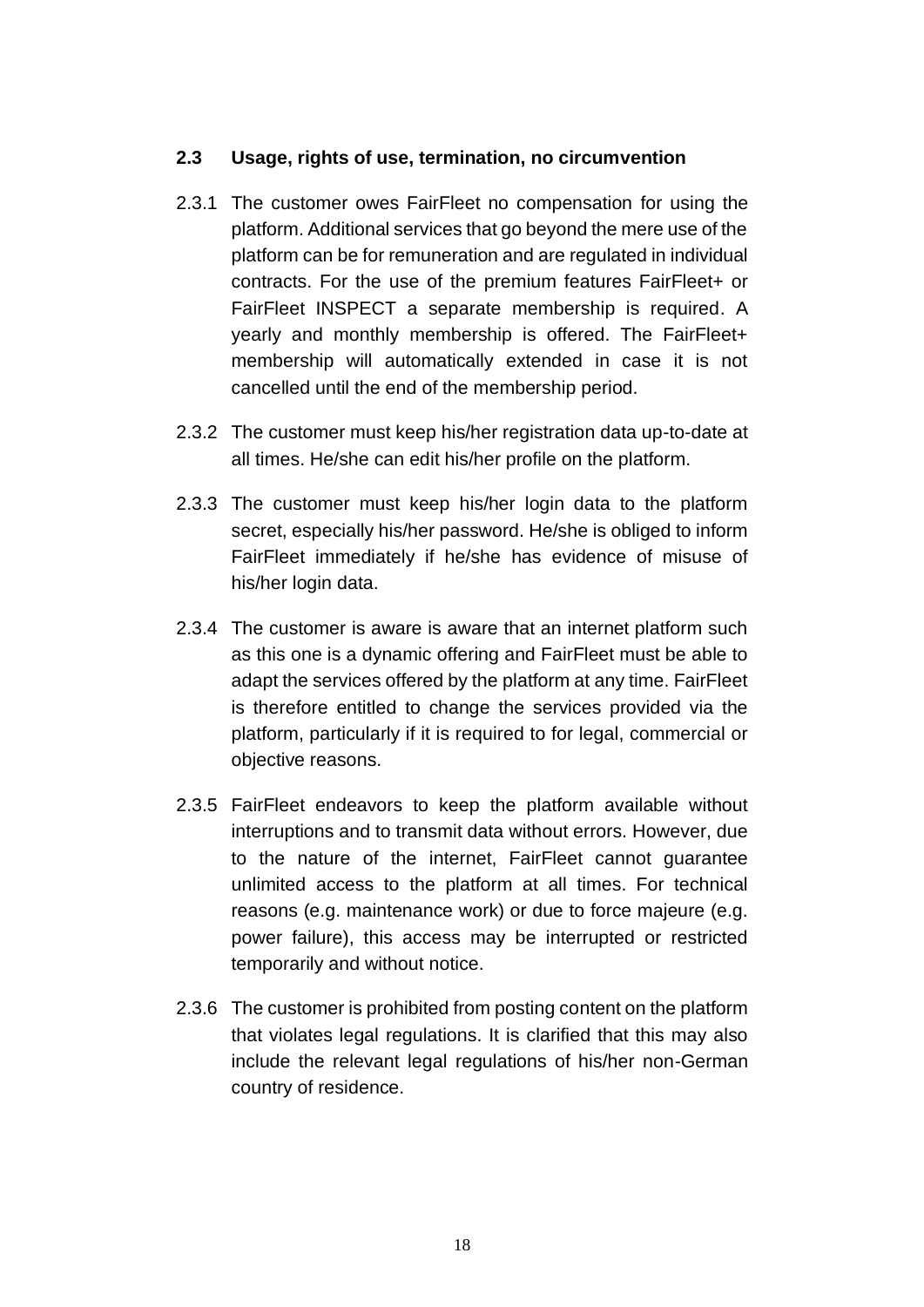- 2.3.7 Furthermore, he/she is prohibited from posting content that violates the rights of third parties, in particular copyrights, trademarks or personal rights. FairFleet reserves the right to immediately suspend such content as soon as it becomes known to FairFleet.
- 2.3.8 The customer must ensure that the information and data he/she has posted on the platform is not affected by viruses, worms or Trojan horses.
- 2.3.9 The customer indemnifies FairFleet from all claims which a third party may assert against FairFleet from the items listed in paragraphs [2.3.4](#page-3-0) to [2.3.9.](#page-4-0)
- 2.3.10 For content uploaded to the platform by the customer, such as texts, photographs or graphics, the customer grants FairFleet, at the time of upload to the platform, a simple, temporally and geographically unlimited, transferable and sub-licensable freeof-charge right to use for the purposes of the platform, in particular
	- for duplication and distribution using digital storage and playback media, regardless of the technical equipment and including all digital and interactive systems, and for reception by stationary and mobile terminals, regardless of the transmission path and transmission method;
	- for storage and retrieval in electronic databases, including those in search engines, and electronic data networks, no matter what storage and transmission technology is used;

regardless of the purpose of use, in particular for marketing purposes by FairFleet.

The transferred rights of use also include the right to edit the contents, particularly in such a way that they can be displayed on mobile devices (e.g. smartphones and tablets) as appropriate.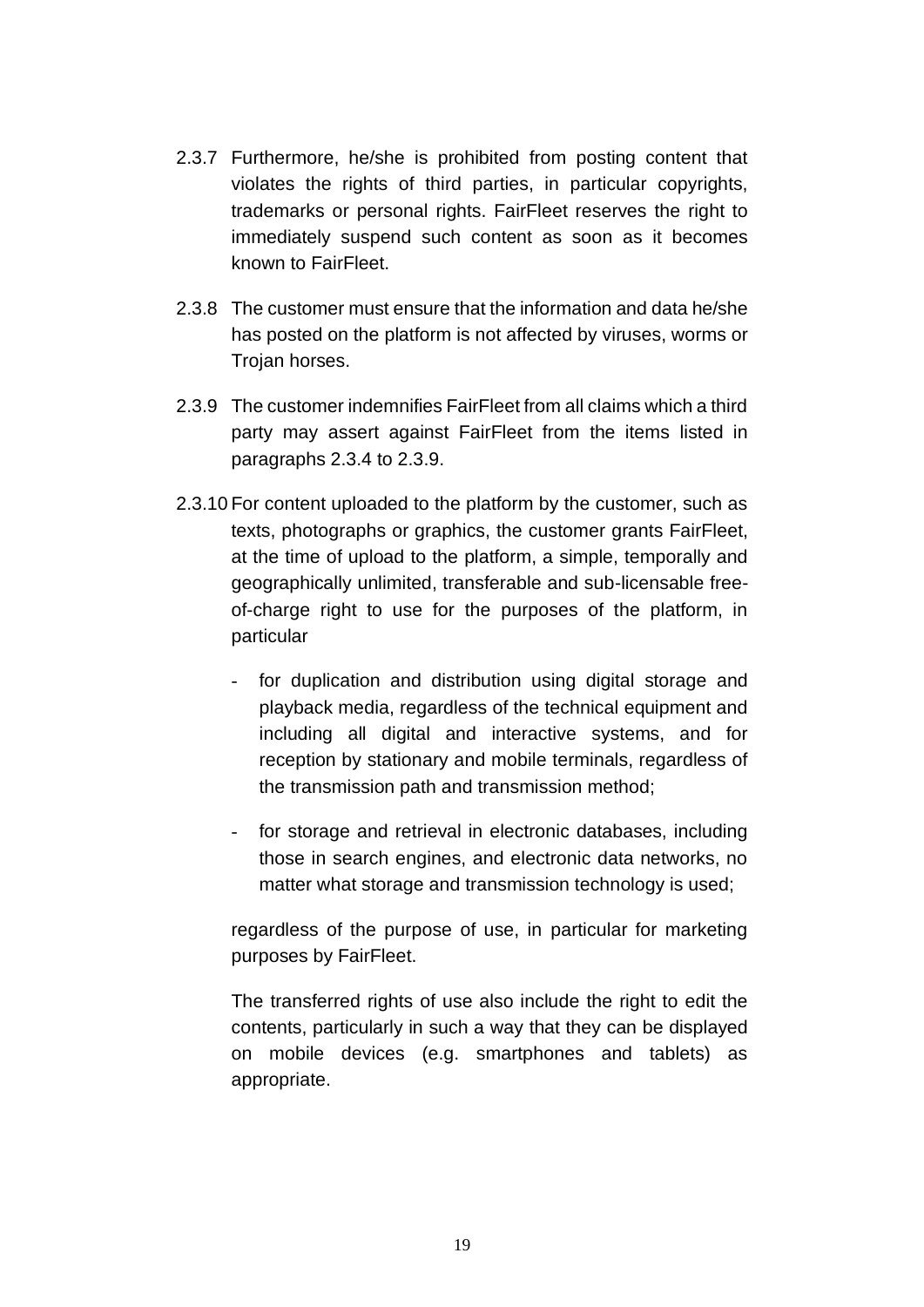- 2.3.11 It is pointed out that FairFleet grants the customer no rights of use for protected works and other intellectual property rights of the platform. For example, the user agreement does not entitle the customer to use any photographs or trademarks displayed on the platform.
- 2.3.12 The user agreement is concluded for an indefinite period. It may be terminated by either party at any time, even without good cause. It is pointed out that aerial photography contracts (para [2.4\)](#page-19-0) concluded prior to the termination of this user agreement are still implemented in accordance with these terms and conditions. It is also clarified that the conclusion of the license agreement does not oblige the customer to enter into aerial photography contracts (para [2.4\)](#page-19-0) with FairFleet.
- 2.3.13 Termination must be in writing (e.g. fax) to be effective. Email is sufficient.
- 2.3.14 The customer must not circumvent the platform, such as by attempting to directly enter into additional agreements or aerial photography contracts with pilots registered on the platform.

### <span id="page-19-0"></span>**2.4 Blocking**

- 2.4.1 FairFleet is entitled to block the customer's profile and access to the platform if and for as long as there is indication that the customer is failing to meet his/her obligations according to this agreement.
- 2.4.2 FairFleet has the right to permanently suspend the customer's profile and access to the platform, if FairFleet deems that this is necessary for the platform to continue functioning or for other platform users, especially if the customer
	- has provided incorrect data during registration, and the error is not completely insignificant;
	- has passed on his/her access data to a third party or his/her access data has otherwise become known to third parties;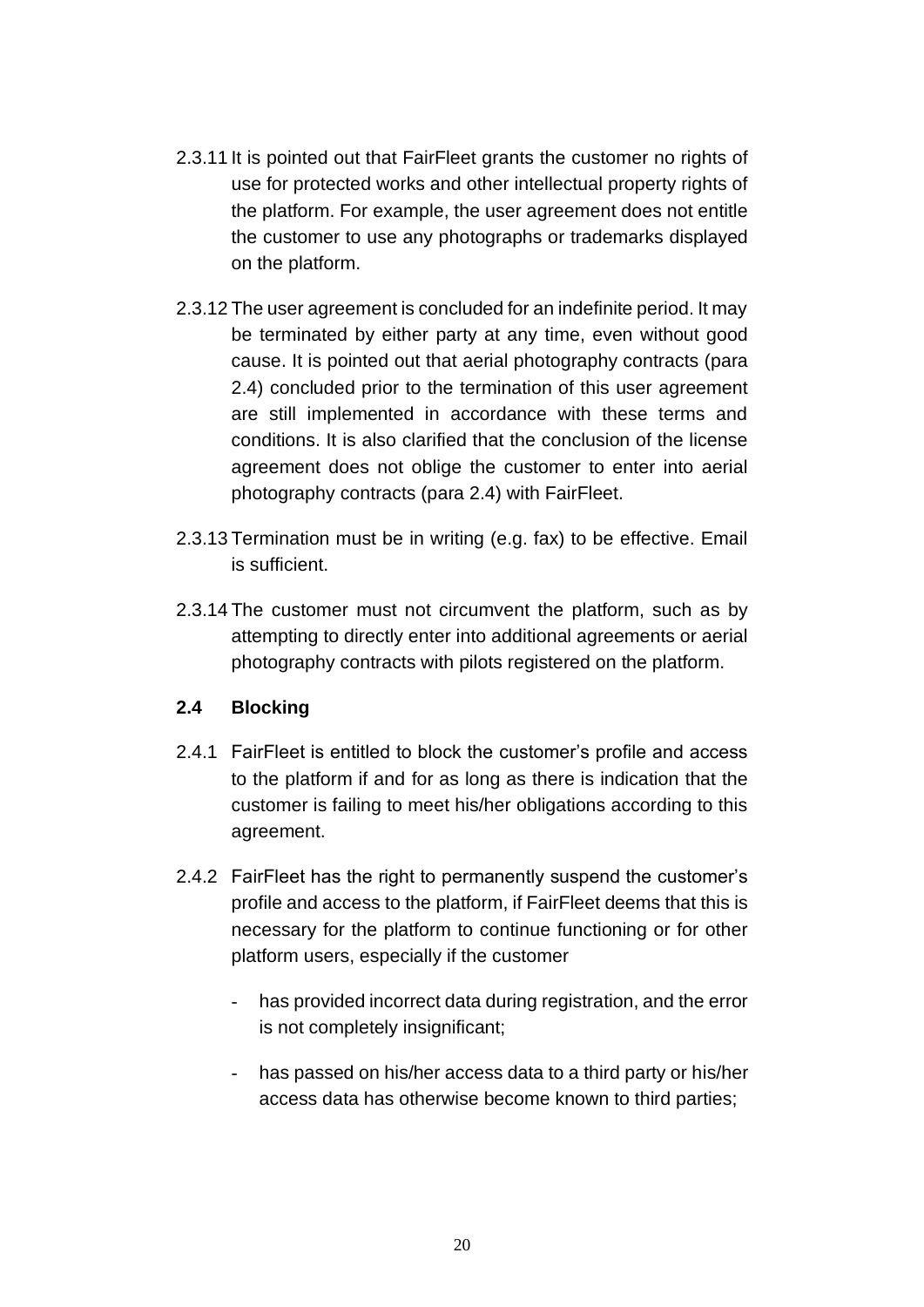- has violated his/her duties according to paragraph [2.3.4](#page-3-0) or [2.3.7;](#page-4-1)
- does not meet his payment obligations.

# **3. Aerial photography contract**

### **3.1 Subject of the contract**

- 3.1.1 The subject of the aerial photography contract is Fairfleet's creation of aerial photography using drone flights in certain nonpublic areas selected by the customer, for which the customer has obtained the necessary rights (par[a 3.5\)](#page-23-0). FairFleet does not carry out the drone flights itself, but assigns them to independent, professional drone pilots.
- 3.1.2 If indicated by the customer in his/her request (para [3.2.3\)](#page-20-0), the offers from FairFleet [3.2.6](#page-21-0) also include the editing of the created aerial photographs/data by FairFleet. "Editing" here means that FairFleet, with special software, uses aerial photography to create orthographic views and data sets, so-called "orthophotos", or carries out other editing work requested by the customer.

### **3.2 Conclusion**

- 3.2.1 The offers on the platform are not binding.
- <span id="page-20-1"></span>3.2.2 The contract regarding conducting a drone flight to take aerial photographs (the "**aerial photography contract**") is concluded after offer and acceptance in accordance with the following paragraphs [3.2.3](#page-20-0) ff.
- <span id="page-20-0"></span>3.2.3 The customer submits a request for the order of certain aerial photos/data to be taken by drones, using the form provided on the platform (see also paragraph **Error! Reference source not found.**). Alternatively, the customer can ask for a request for ordering and evaluating individual services. This request does not constitute an offer to conclude an aerial photography contract, but merely an "invitatio ad offerendum", with which the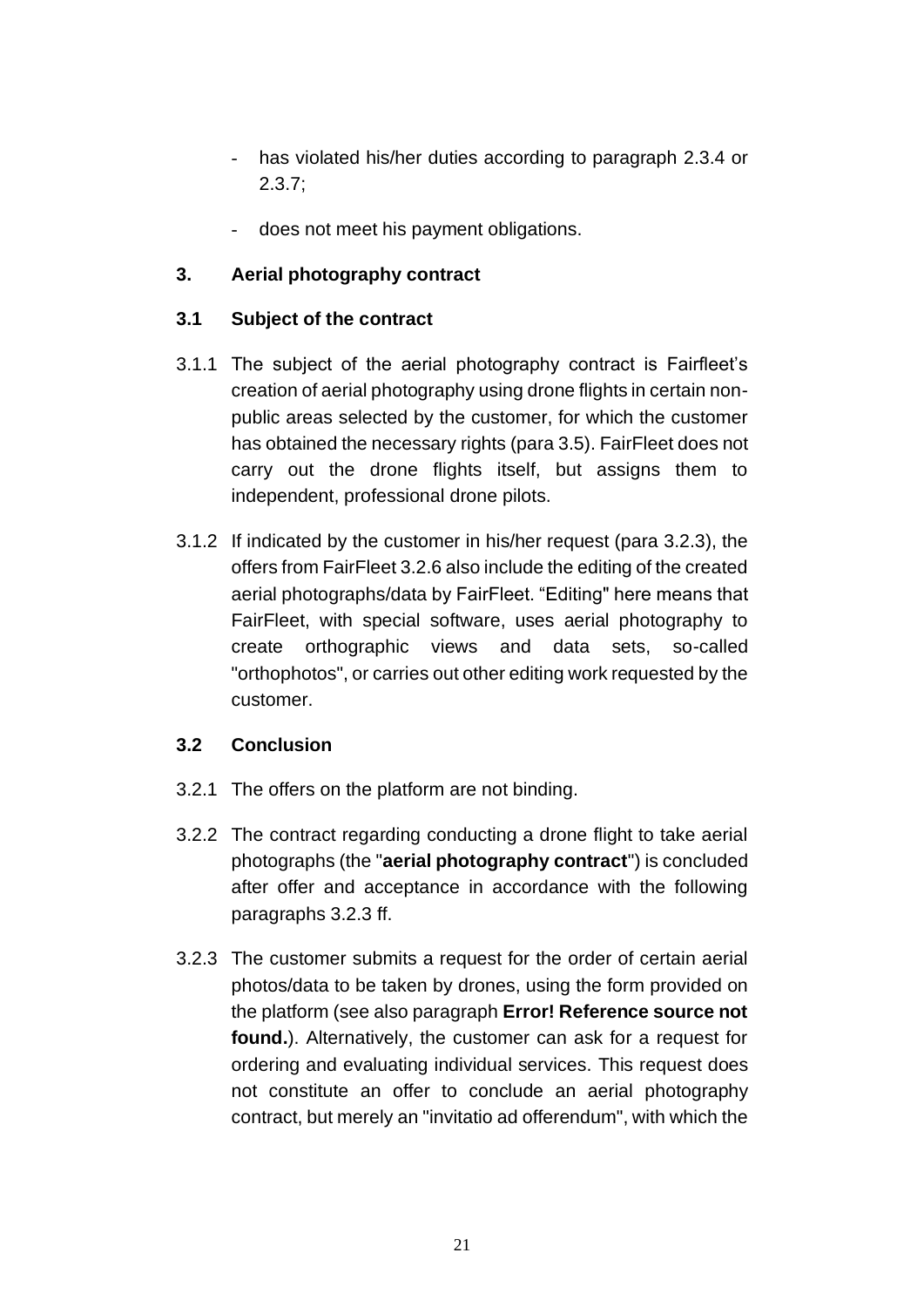customer merely signals his/her willingness in principle to enter into an aerial photography contract with FairFleet.

- 3.2.4 Individual inquiries are to be submitted address related. One liftoff location is included per request. For example, requests for aerial photography/data for Example-Street 45b and 45c represent two separate requests.
- 3.2.5 FairFleet will promptly notify the customer of the receipt of his/her offer by email and, with this information email, will send him/her these terms and conditions and data privacy policy.
- <span id="page-21-0"></span>3.2.6 Based on the request (para [3.2.3\)](#page-20-0), FairFleet makes one or several offers to conclude an aerial photography contract. Unless otherwise stated, each offer is valid for 30 days from the date it is made.
- 3.2.7 FairFleet informs the customer about the feasibility of the request (2.3.2 p.1) and, if feasible, makes an offer to conclude an aerial photography contract. The customer can accept the offer by written confirmation. By accepting the offer, the customer also agrees to the validity of these terms and conditions and the data privacy notice of FairFleet.
- 3.2.8 By confirming of the offer, the customer accepts the relevant offer from FairFleet to enter into an aerial photography contract and the aerial photography contract has been concluded between FairFleet and the customer.
- 3.2.9 Promptly after conclusion of the contract, FairFleet sends the customer a confirmation email confirming the conclusion of the aerial photography contract.
- 3.2.10 Instead of using the platform template, the customer can also submit their request to FairFleet by other means, such as by email, telephone or fax.
- 3.2.11 If the customer's request includes the offer to conclude a user agreement for the platform (para 2.2.7 ), the order confirmation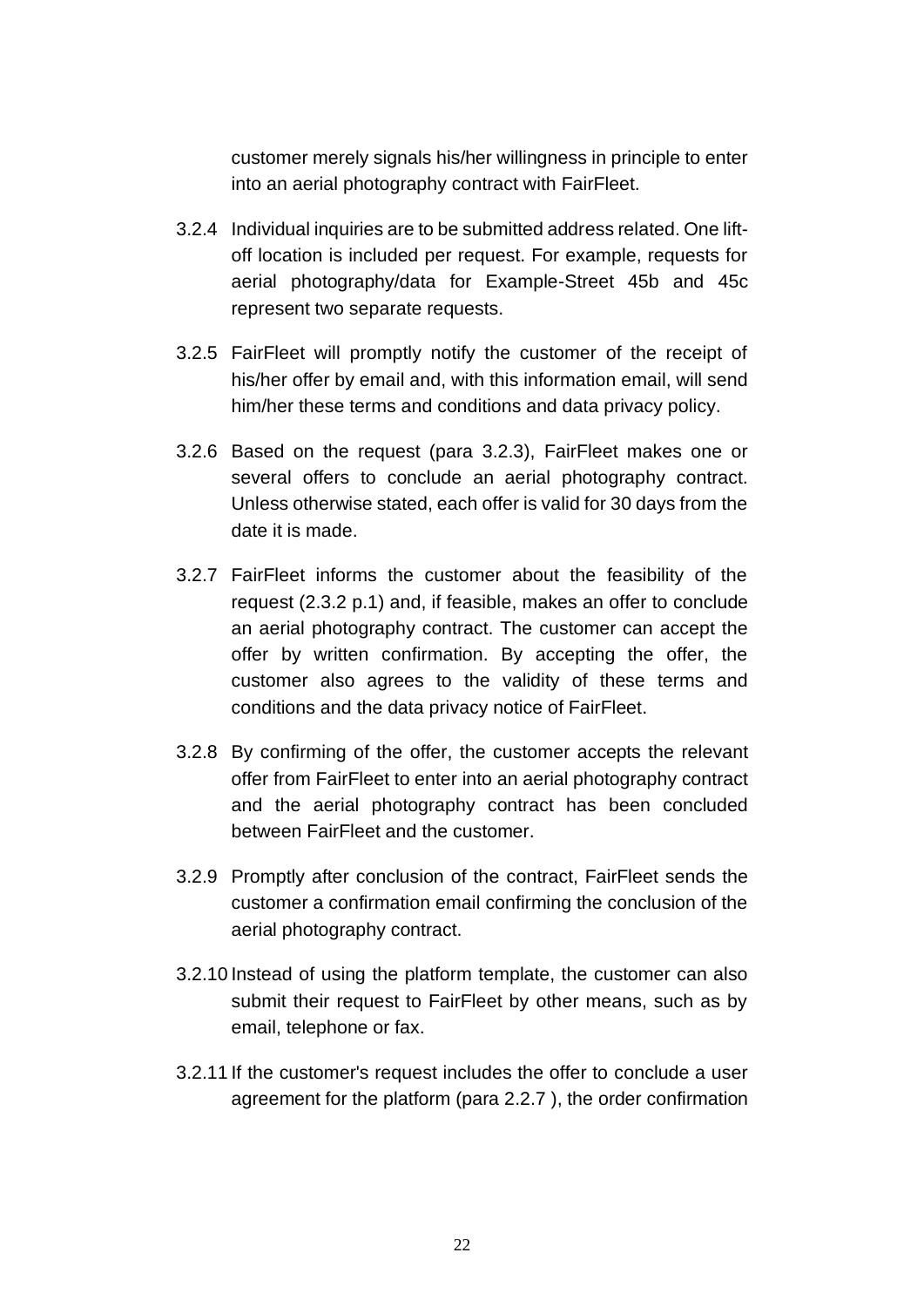according to paragraph [3.3.6](#page-7-3) also includes the offer to conclude the user agreement for the platform. The sending of offers by FairFleet (paragraph [3.2.6](#page-21-0) ) represents conclusively the acceptance of the offer to conclude the user agreement.

- 3.2.12 Any necessary coordination between the parties needed to carry out the drone flight to create the aerial photographs/data - for example, the agreement of appointments for site visits shall not prevent the conclusion of the contract; § 154 para. 1 BGB is excluded.
- 3.2.13 Clauses 2.2.8 to [2.2.121](#page-3-2)0 also apply accordingly for the conclusion of the aerial photography contract.

#### **3.3 Execution periods**

- 3.3.1 Deadlines and appointments provided by FairFleet for the contractual services are always approximate, unless a fixed deadline or a fixed date has been expressly agreed or scheduled.
- 3.3.2 FairFleet may regardless of its rights concerning default on the part of the customer - require the customer to extend a delivery period or to postpone delivery dates, if the customer fails to comply with FairFleet's contractual obligations.
- 3.3.3 FairFleet is not liable for impossibility of performance or for delays, if these happen as a result of Acts of God or other events which were unforeseeable at the time of the contract (e.g. disruption of any kind, difficulties in the procurement of materials or energy, strikes, legal lockouts, official measures), which FairFleet is not responsible for. If such events make it significantly more difficult or impossible for FairFleet and the hindrance is permanent, FairFleet is entitled to withdraw from the contract. For temporary obstacles, the service periods are extended, or the service dates are postponed for the period of the hindrance, plus a reasonable restarting period. If, as a result of the delay, the customer cannot reasonably be expected to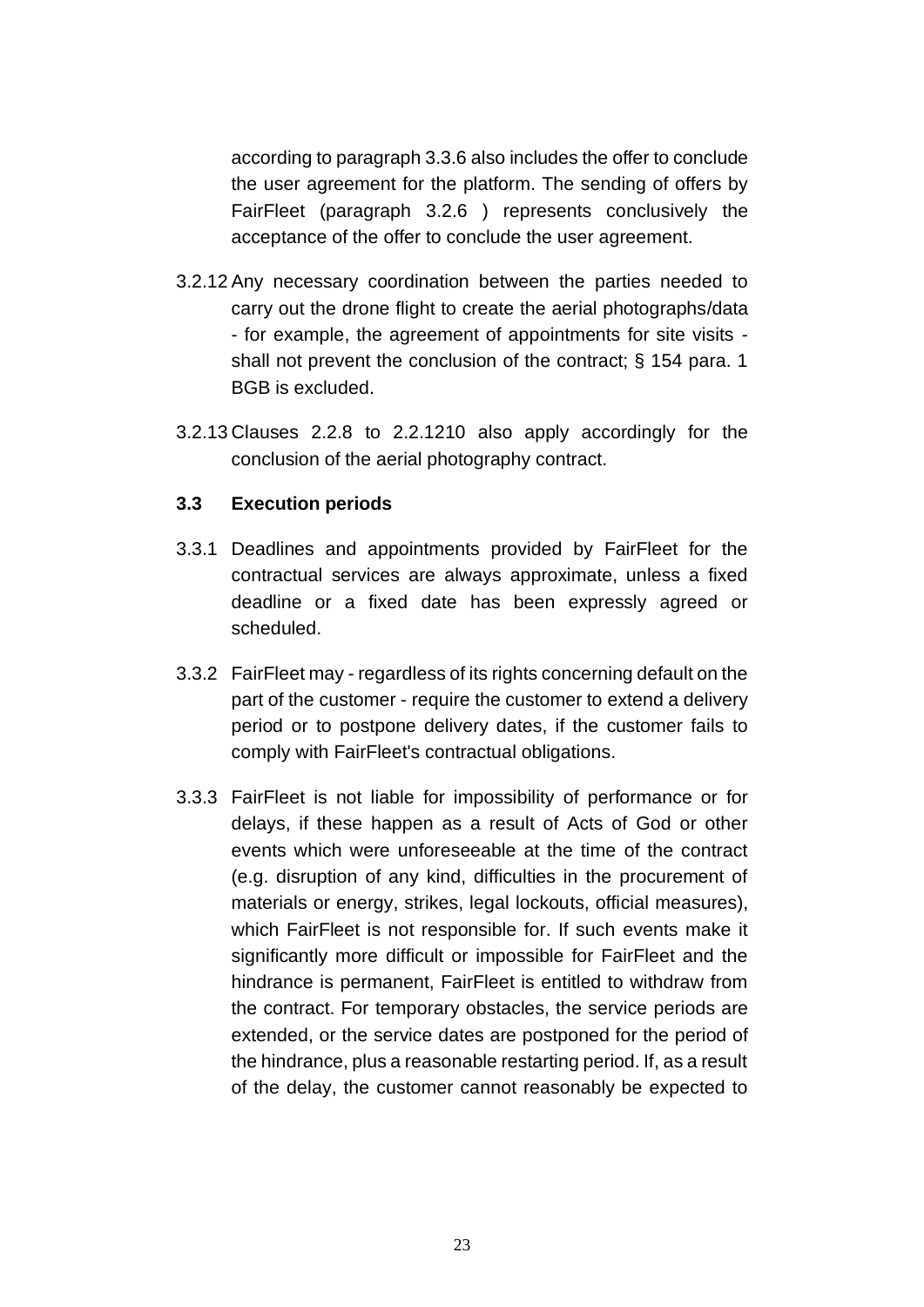accept the service, the customer may rescind the contract by promptly issuing a written declaration to FairFleet.

3.3.4 If FairFleet falls into delay or FairFleet becomes unable to perform for any reason whatsoever, FairFleet's liability for damages is limited in accordance with clause [3.11.](#page-26-0)

### **3.4 Package bookings**

3.4.1 If the customer has concluded aerial photography contracts for several drone flights to create aerial photographs/data ("**package booking**"), the customer's right for the drone flights that have not yet been carried out to be carried out expires two years after conclusion of the contract (limitation period).

### <span id="page-23-0"></span>**3.5 Obligations of the customer**

- 3.5.1 The customer ensures that he/she is the owner of the area in which aerial photography is to be taken, or that he/she has obtained the owner's consent to conduct the drone flight and take aerial photography. If this is not the case, the customer exempts FairFleet from all claims of the owner.
- 3.5.2 The customer takes the necessary cooperative steps to carry out the aerial photography contract. In particular, the customer shall promptly provide FairFleet with any necessary documents (e.g. plans of the terrain which will be flown over).

### **3.6 Mutual rights of use**

- 3.6.1 Upon receipt of payment of the fee which is due (see para [3.7\)](#page-24-0), FairFleet grants the customer an exclusive; unlimited in time, place and content; transferable; and sub-licensable right of use for the created, possibly edited, aerial photographs/data (the "**work**").
- 3.6.2 FairFleet expressly resigns the recognition of his authorship at the work (§ 13 UrhG) and the designation of authorship.
- <span id="page-23-1"></span>3.6.3 The customer grants FairFleet the following rights: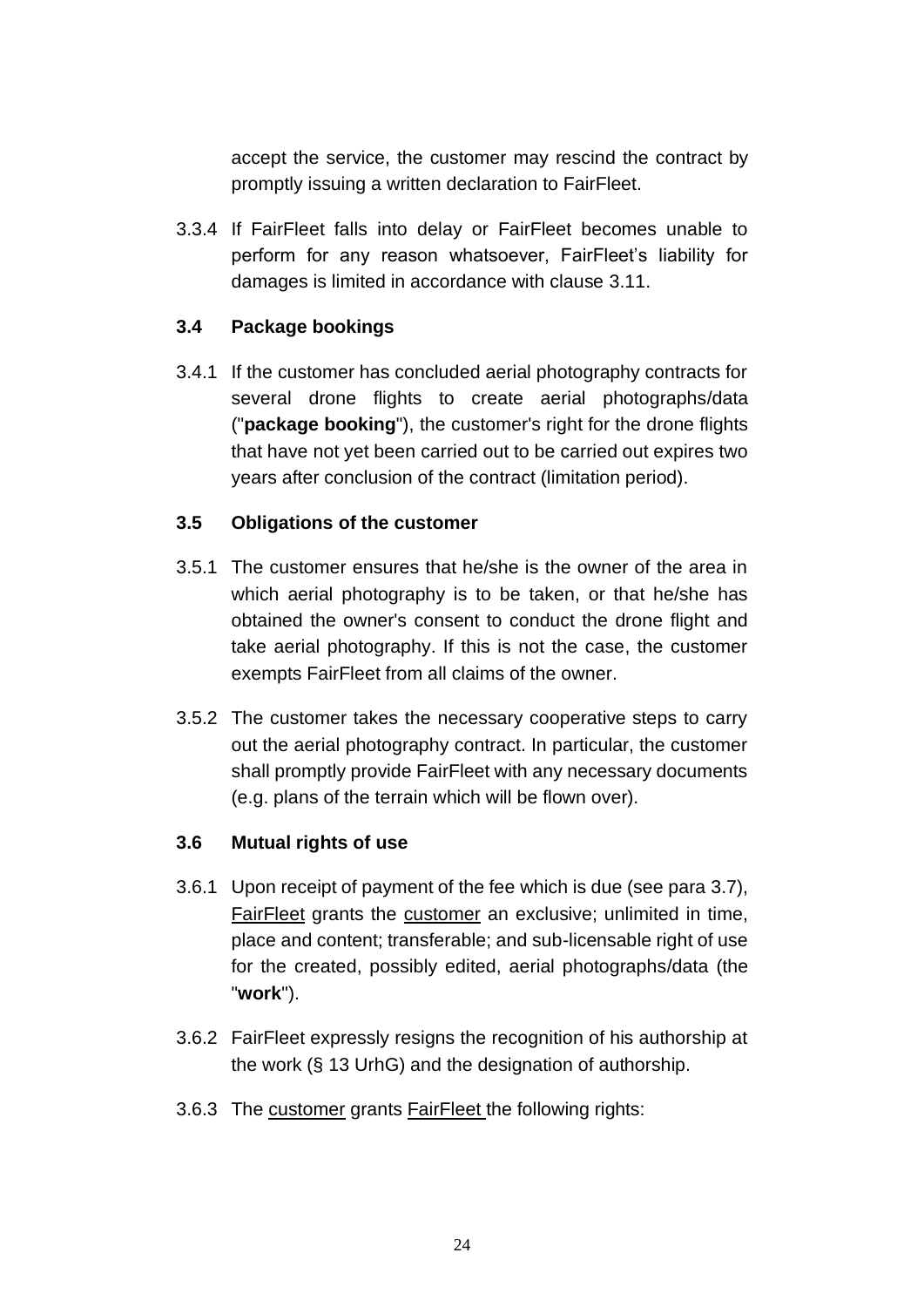Upon completion of the aerial photography agreement, limited in time to the date of acceptance of the aerial photographs, the customer shall grant FairFleet rights of use to any copyrighted work, in particular copyrighted works located in an area in which Fairfleet is contracted to produce aerial photographs/data. The right includes, in particular, the simple, geographically unlimited, sub-licensable right

- to duplicate,
- to make publically accessible, and
- to process

these works.

- 3.6.4 The customer grants FairFleet the right to use external service providers to process the data. Furthermore, the customer grants FairFleet the right to use the data to improve or expand the FairFleet's platform and software (e.g. evaluation algorithms).
- 3.6.5 The customer assures FairFleet that he/she is in possession of the rights provided for the above rights [\(3.6.33](#page-23-1)) and that FairFleet, by using as permitted, does not infringe any thirdparty rights. The customer indemnifies FairFleet against thirdparty claims for infringement of its rights.

#### <span id="page-24-0"></span>**3.7 Acceptance**

- <span id="page-24-1"></span>3.7.1 FairFleet will inform the customer via email as soon as the possibly edited - aerial photographs/data are available for the customer to view and retrieve on the platform.
- 3.7.2 If the customer does not issue a Declaration of Acceptance to FairFleet within two weeks after receipt of the information email according to paragraph [3.7.1,](#page-24-1) the acceptance shall be deemed to have been declared. FairFleet will explicitly inform the customer again about this consequence in the information email.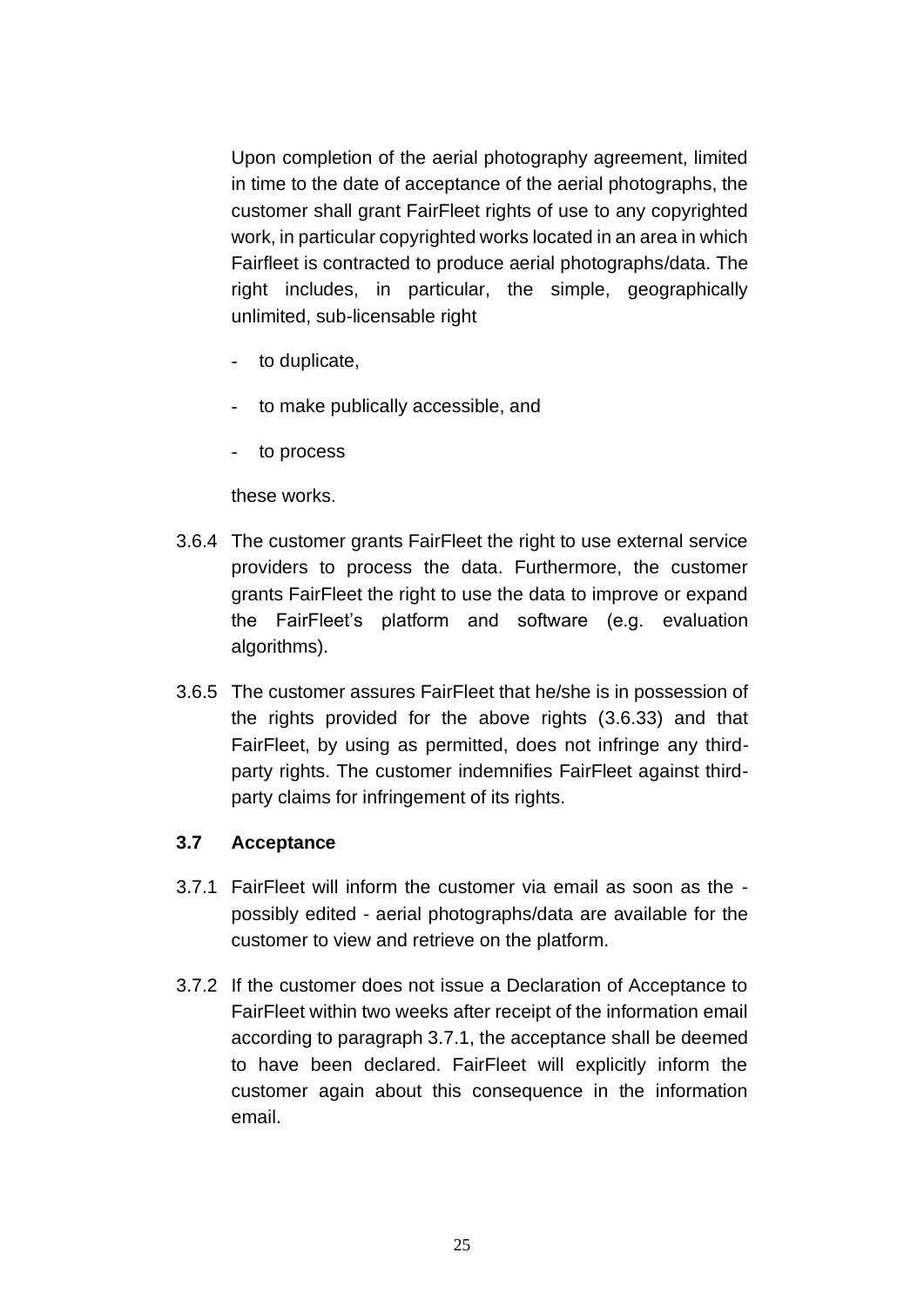### **3.8 Compensation, payment methods**

- 3.8.1 The prices quoted on the platform do not include any applicable VAT, fees and other public charges.
- 3.8.2 The compensation to FairFleet, including the processing fee if applicable is due with the acceptance (para **Error! Reference source not found.**) of the - possibly edited - aerial photographs/data.
- 3.8.3 If work is delayed on site and this delay is not attributable to FairFleet, corresponding costs for delay times, extended operating times, additional are charged, except if otherwise agreed on.
- 3.8.4 Changing the location or the area to be flown can entail additional costs (also logistics and approval fees) and will be invoiced to the customer.
- 3.8.5 FairFleet is entitled to provide pending drone flights and, if applicable, editing of the aerial photographs/data only in exchange for advance payment or a security deposit if, after the completion of the aerial photography contract, FairFleet becomes aware of circumstances which may significantly reduce the customer's trustworthiness and which may endanger outstanding receivables being paid to FairFleet by the customer from the respective contractual relationship.

### **3.9 Termination**

- 3.9.1 If the customer terminates the aerial photography agreement in accordance with § 649 BGB, FairFleet shall be entitled to 10% of the agreed compensation for the service section not yet provided, unless FairFleet proves that FairFleet is entitled to higher compensation pursuant to § 649 p. 2 BGB.
- 3.9.2 If the customer cancels less than 48 hours before the agreed date of work, e.g. data collection through the drone pilot, FairFleet is entitled to 50% of the agreed remuneration for the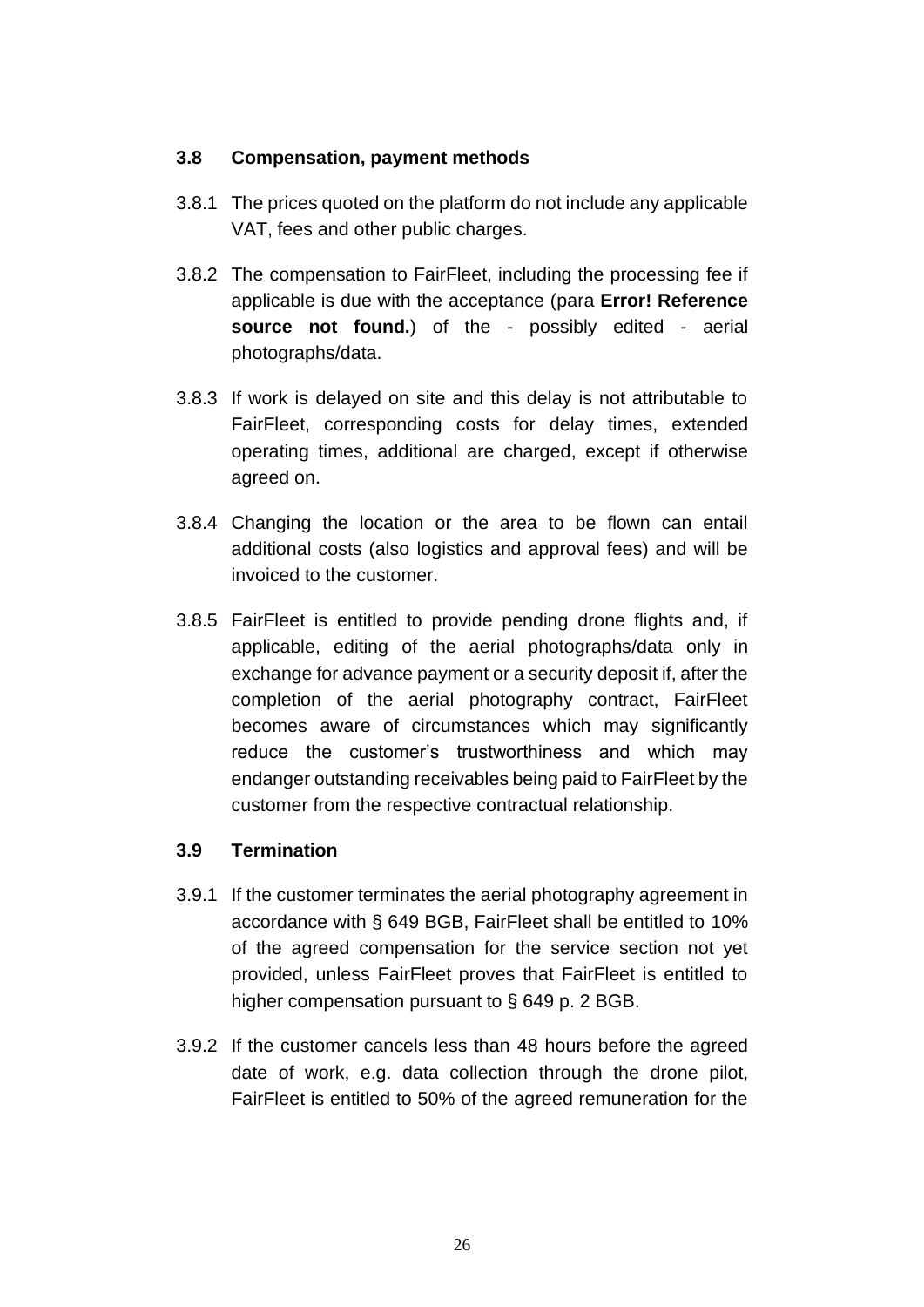service part that has not yet been performed, less than 24 hours 75%, less than 12 hours 100%. Any authorization costs incurred are billed at 100%.

3.9.3 FairFleet+ or FairFleet INSPECT memberships can only be terminated to the end of the subscription period. In case the subscription is not terminated it will be extended for the same period again.

# **3.10 Warranty rights**

- <span id="page-26-1"></span>3.10.1 If the - possibly edited - aerial photographs are defective, the customer is entitled to demand supplementary performance from FairFleet. If there is no subsequent fulfillment, the customer is entitled to either reduce his/her payment or to withdraw from the aerial photography contract. Here, the customer's warranty claims according to § 634 BGB are excluded.
- 3.10.2 The limitation period for the customer's claims according to the above paragraph [3.10.1](#page-26-1) is one year from acceptance.

### <span id="page-26-0"></span>**3.11 Liability**

- 3.11.1 When it comes to fault, FairFleet is liable to the customer in case of intent and gross negligence. In case of ordinary negligence FairFleet is only liable
	- a) for damage resulting from injury to life, body or health,

b) for damages resulting from a breach of a material contractual obligation (the fulfillment of which obligation enables the proper execution of the contract in the first place and the compliance of which the contractual partner regularly relies and may rely on); however, liability in this case is limited to compensation for foreseeable, typically occurring damage.

3.11.2 The above limitations of liability also apply mutatis mutandis to the vicarious agents of FairFleet.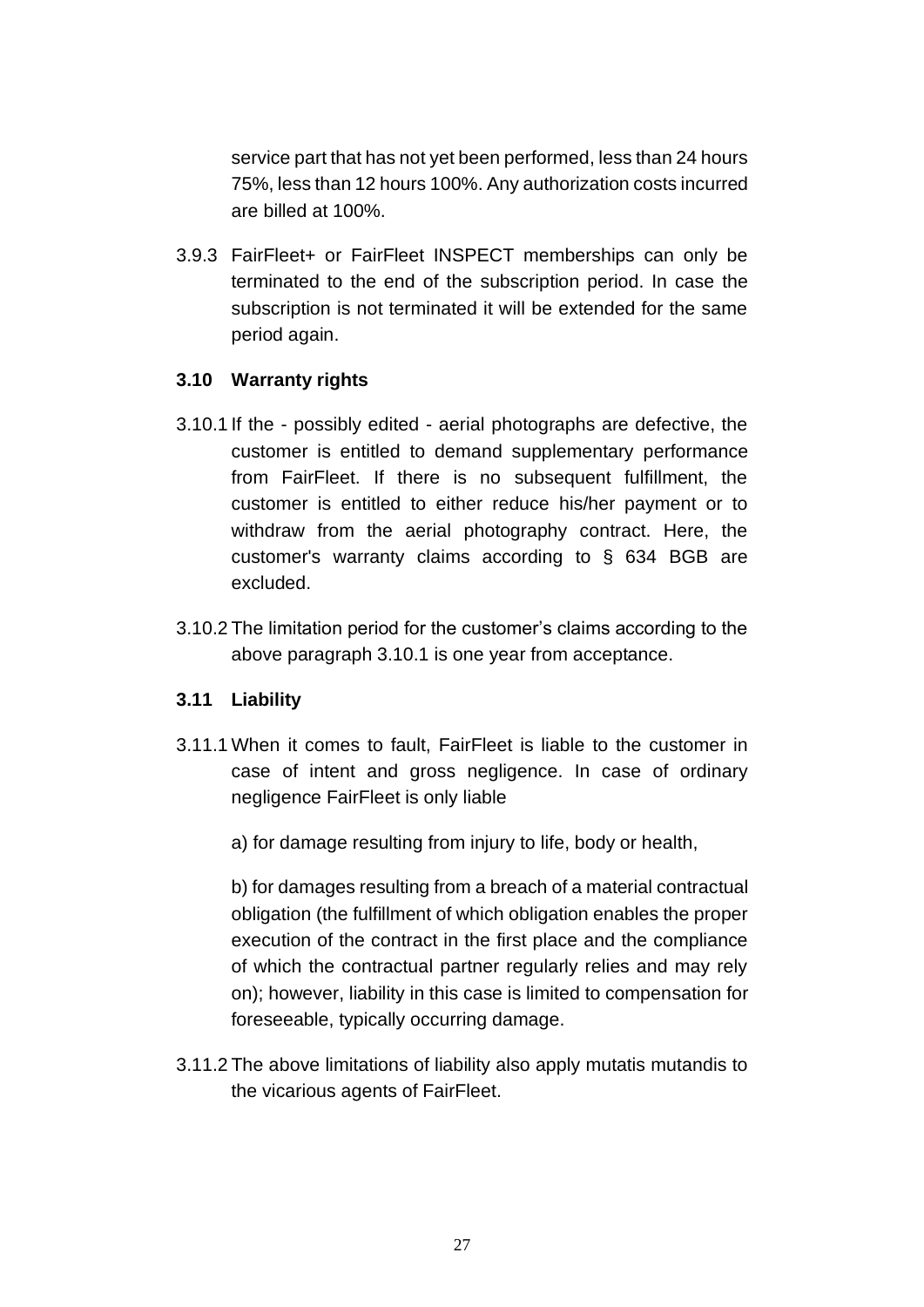3.11.3 The above limitations of liability do not apply to claims under the Product Liability Act.

### **3.12 Compensation, retention**

The customer is only entitled to compensation, retention and objection to an unfulfilled contract if the counterclaims are legally established, recognized or undisputed, except that the customer can demand that FairFleet remedy a defect. In this case, the customer is entitled, according to § 641 Abs. 3 BGB, to retain an appropriate part of the compensation until the defect has been remedied.

# **4. General provisions**

# **4.1 Applicable law, place of jurisdiction**

- 4.1.1 These terms and conditions and the business relationship between FairFleet and the customer are governed by German law, excluding the United Nations Convention on Contracts for the International Sale of Goods.
- 4.1.2 If the customer is a businessman, as referred to in Section 1 (1) HGB, or if he/she has no general place of jurisdiction in the Federal Republic of Germany, the district court at FairFleet's location is exclusively responsible for all disputes arising from the business relationship with the customer.

### **4.2 Contract language**

The user agreement for the platform (para [2.1.1](#page-14-0) ) and the aerial photography contract (para [2.4](#page-19-0) ) are concluded in German.

### **4.3 Privacy Policy**

FairFleet collects, processes and uses customer data as detailed in the Privacy Policy.

### **4.4 Subject to change**

Changes to these terms and conditions will be communicated